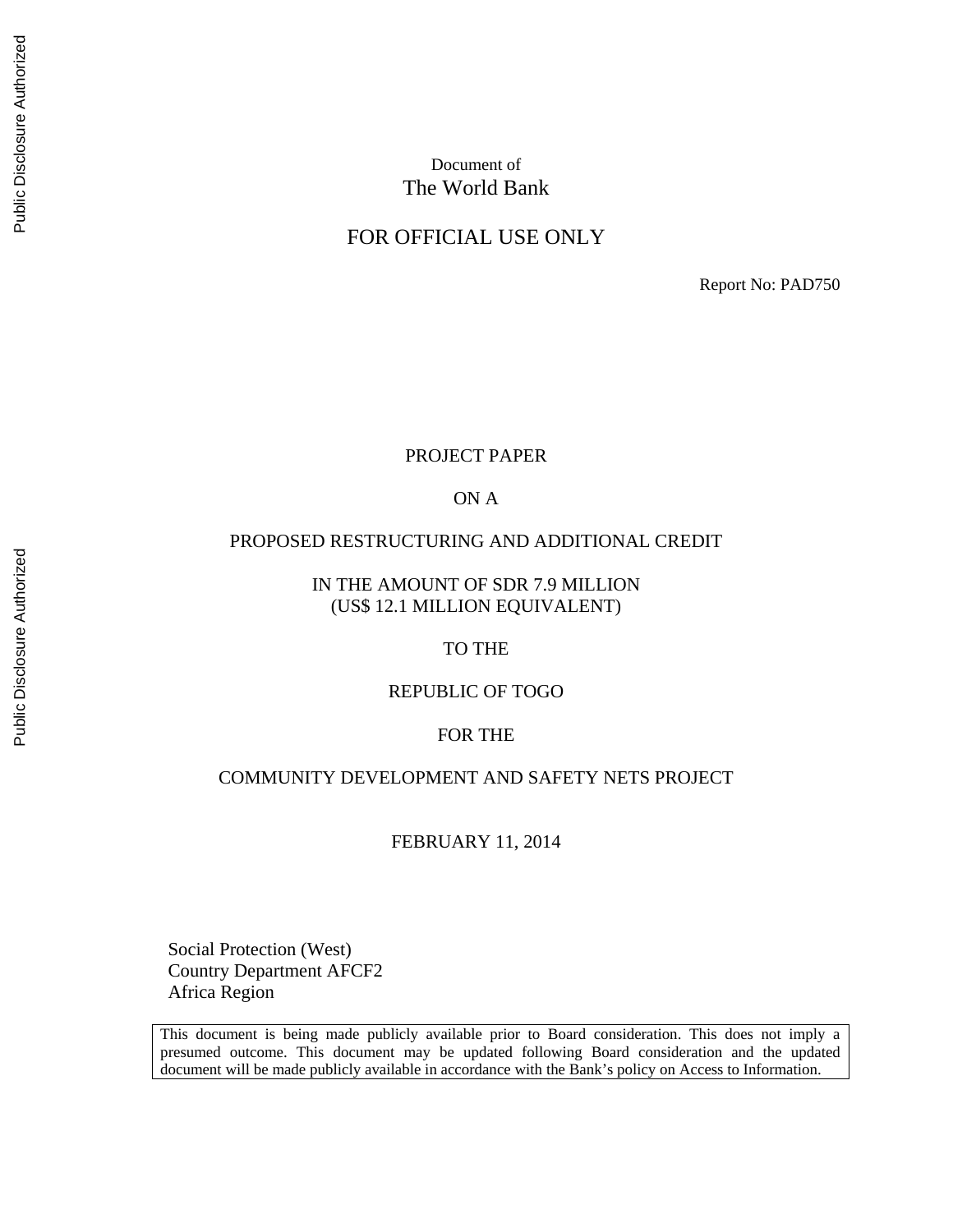# CURRENCY EQUIVALENTS

### (Exchange Rate Effective December 31, 2013)

Currency Unit = CFA Franc CFA Franc  $479 = US$1$  $US$ 1 = SDR 0.649$ 

## FISCAL YEAR

January 1 – December 31

# ABBREVIATIONS AND ACRONYMS

| AF                | <b>Additional Financing</b>                  | <b>MTEF</b>   | Medium-Term Expenditure Framework         |
|-------------------|----------------------------------------------|---------------|-------------------------------------------|
| AFCF <sub>2</sub> | Africa Region Francophone Country            | NGO           | Non-Governmental Organization             |
|                   | Unit 2                                       | <b>OP</b>     | <b>Operational Policy</b>                 |
| <b>AFTCS</b>      | Africa Region Post Conflict and Social       | <b>ORAF</b>   | <b>Operational Risk Assessment</b>        |
|                   | <b>Development Practice Group</b>            |               | Framework                                 |
| <b>AFTSW</b>      | Africa Social Protection - West/Central      | <b>PAD</b>    | Project Appraisal Document                |
| <b>AGAIB</b>      | Agences d'appui aux initiatives de           | <b>PDC</b>    | Projet de Développement                   |
|                   | développement à la Base                      |               | Communautaire                             |
| <b>CDD</b>        | <b>Community-Driven Development</b>          | PDCplus       | Projet de Développement                   |
| <b>CPIA</b>       | Country Policy and Institutional             |               | Communautaire et des Filets Sociaux       |
|                   | Assessment                                   | PDO.          | Project Development Objective             |
| <b>CVD</b>        | Comités Villageois de Développement          | PERI          | Projet Education et Renforcement          |
| DA                | Designated Account                           |               | Institutionnel                            |
| EA                | <b>Environmental Analysis</b>                | <b>PRSP</b>   | <b>Poverty Reduction Strategy Paper</b>   |
| <b>FCFA</b>       | Franc de la Communauté Financière            | <b>PSD</b>    | Private Sector Development                |
|                   | Africaine                                    | <b>PTA</b>    | <b>Parent Teacher Association</b>         |
| <b>FM</b>         | <b>Financial Management</b>                  | <b>QUIBB</b>  | Questionnaire des Indicateurs de Base     |
| <b>GDP</b>        | <b>Gross Domestic Product</b>                |               | du Bien-être                              |
| <b>HIPC</b>       | Heavily Indebted Poor Countries              | <b>SCAPE</b>  | Stratégie de croissance accélérée et de   |
| IA                | <b>Implementing Agency</b>                   |               | promotion de l'emploi                     |
| <b>IDA</b>        | <b>International Development Association</b> | <b>SDR</b>    | <b>Special Drawing Right</b>              |
| <b>ILO</b>        | <b>International Labor Organization</b>      | TS            | <b>Technical Secretariat</b>              |
| <b>IMF</b>        | <b>International Monetary Fund</b>           | <b>UNDP</b>   | <b>United Nations Development Program</b> |
| M&E               | Monitoring and Evaluation                    | <b>UNICEF</b> | United Nations Children's Fund            |
| <b>MDRI</b>       | Multilateral Debt Relief Initiative          | <b>WFP</b>    | World Food Program                        |
| <b>MICS</b>       | Multiple Indicator Cluster Surveys           | <b>XDR</b>    | <b>Special Drawing Right</b>              |
|                   |                                              |               |                                           |

| Vice President          | <b>Makhtar Diop</b>             |
|-------------------------|---------------------------------|
| <b>Country Director</b> | <b>Ousmane Diagana</b>          |
| <b>Country Manager</b>  | Herve Assah                     |
| <b>Sector Manager</b>   | Stefano Paternostro             |
| <b>Task Leader</b>      | John Van Dyck / Thomas Bossuroy |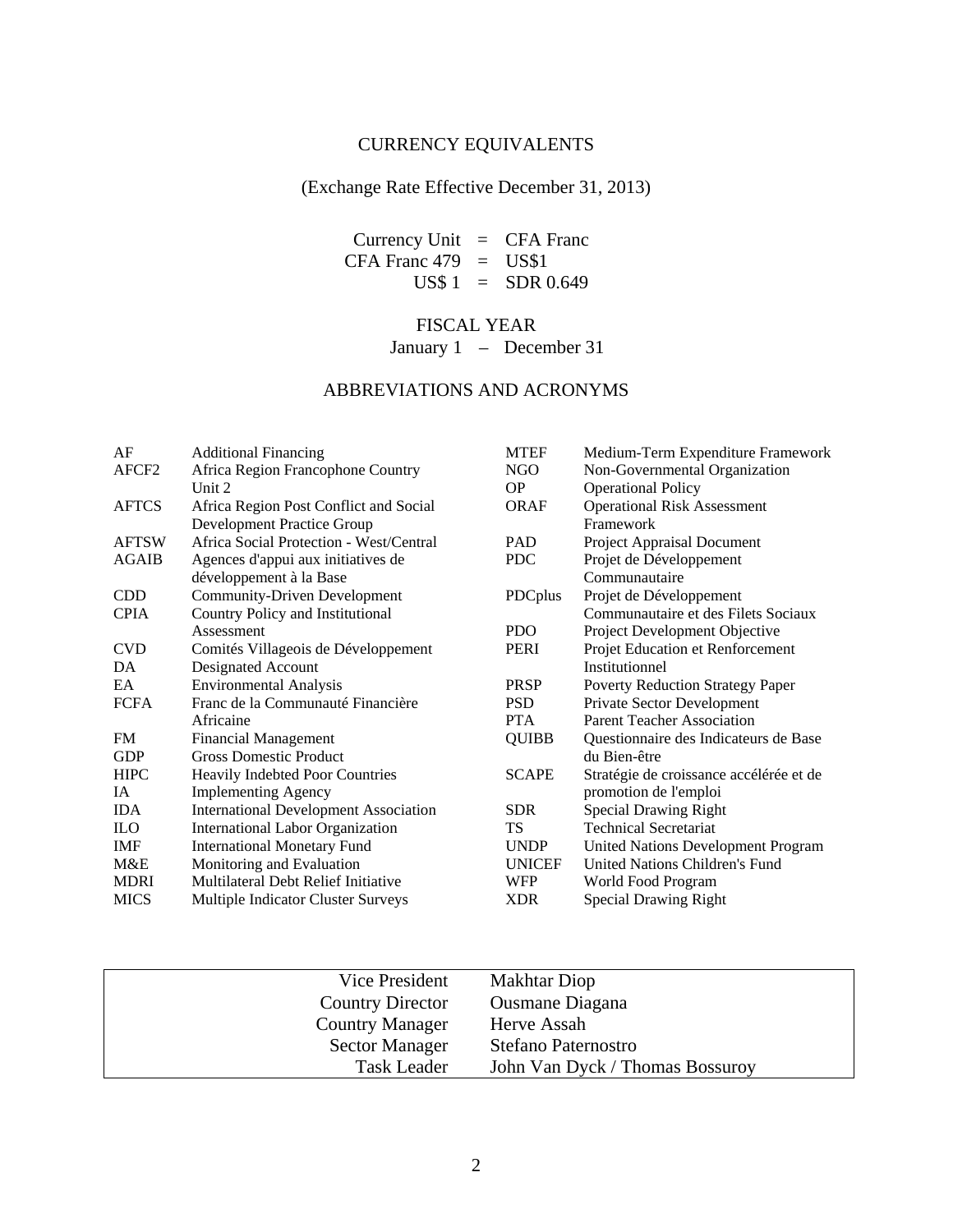# **REPUBLIC OF TOGO**

# **COMMUNITY DEVELOPMENT AND SAFETY NETS PROJECT**

# **CONTENTS**

# Project Paper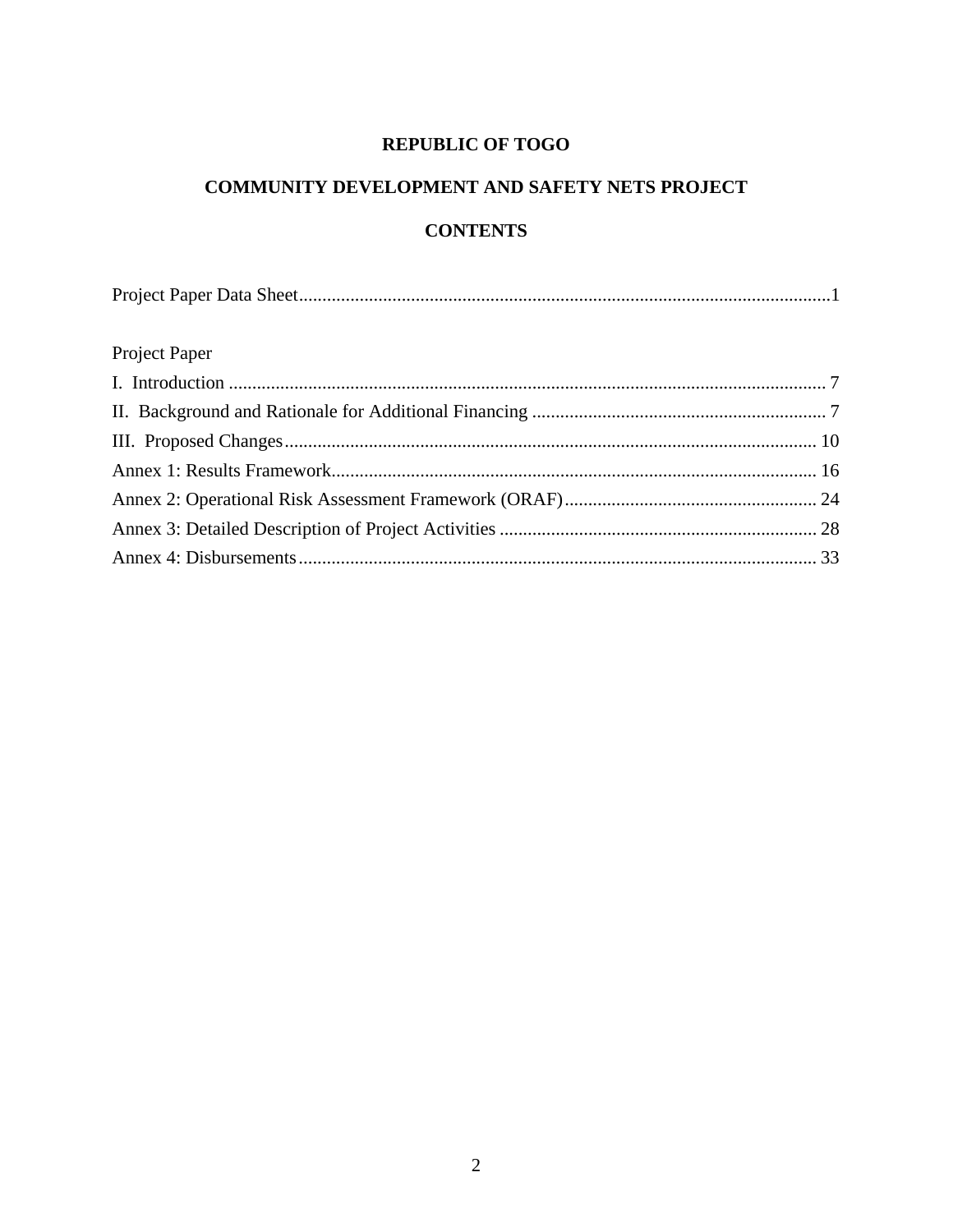# **ADDITIONAL FINANCING DATA SHEET**

*Togo*

# *Community Development and Safety Nets Project Additional Financing ( P146598 )*

# *AFRICA*

### *AFTSW*

|                                                      | <b>Basic Information - Parent</b>                                           |                     |                                                 |                                       |          |                     |                                                        |                                 |             |                      |  |                                |
|------------------------------------------------------|-----------------------------------------------------------------------------|---------------------|-------------------------------------------------|---------------------------------------|----------|---------------------|--------------------------------------------------------|---------------------------------|-------------|----------------------|--|--------------------------------|
| Parent Project ID:                                   |                                                                             | P <sub>127200</sub> |                                                 |                                       |          |                     | <b>B</b> - Partial Assessment<br>Original EA Category: |                                 |             |                      |  |                                |
|                                                      | <b>Current Closing Date:</b>                                                |                     | 31-Jul-2015                                     |                                       |          |                     |                                                        |                                 |             |                      |  |                                |
| <b>Basic Information - Additional Financing (AF)</b> |                                                                             |                     |                                                 |                                       |          |                     |                                                        |                                 |             |                      |  |                                |
|                                                      | Project ID:<br>P146598                                                      |                     | <b>Additional Financing</b><br>Type (from AUS): |                                       |          |                     | Scale Up                                               |                                 |             |                      |  |                                |
|                                                      | Regional Vice President: Makhtar Diop                                       |                     |                                                 |                                       |          |                     | Proposed EA Category:                                  |                                 |             |                      |  | <b>B</b> - Partial Assessment  |
| <b>Country Director:</b>                             |                                                                             |                     | Ousmane Diagana                                 |                                       |          | Date:               | <b>Expected Effectiveness</b>                          |                                 |             | 31-May-2014          |  |                                |
| <b>Sector Director:</b>                              |                                                                             |                     | <b>Tawhid Nawaz</b>                             |                                       |          |                     | <b>Expected Closing Date:</b>                          |                                 |             | 30-Sep-2016          |  |                                |
| Sector Manager:                                      |                                                                             |                     | <b>Stefano Paternostro</b>                      |                                       |          | Report No:          |                                                        |                                 |             | <b>PAD750</b>        |  |                                |
| Team Leader:                                         |                                                                             |                     | John Van Dyck                                   |                                       |          |                     |                                                        |                                 |             |                      |  |                                |
|                                                      | <b>Borrower</b>                                                             |                     |                                                 |                                       |          |                     |                                                        |                                 |             |                      |  |                                |
|                                                      | <b>Organization Name</b>                                                    | Contact             |                                                 |                                       | Title    |                     | Telephone                                              |                                 |             | Email                |  |                                |
| Republic of Togo                                     |                                                                             | Ayassor             | H.E. Adji Otéth                                 | Minister of<br>Economy and<br>Finance |          |                     | +228 22 21 35 54/<br>+228 22 21 01 38                  |                                 |             | minifintogo@yahoo.fr |  |                                |
|                                                      |                                                                             |                     |                                                 |                                       |          |                     |                                                        |                                 |             |                      |  |                                |
|                                                      | Project Financing Data - Parent (TOGO Community Development and Safety Nets |                     |                                                 |                                       |          | Project-P127200)    |                                                        |                                 |             |                      |  |                                |
| <b>Key Dates</b>                                     |                                                                             |                     |                                                 |                                       |          |                     |                                                        |                                 |             |                      |  |                                |
| Project                                              | Ln/Cr/TF                                                                    | <b>Status</b>       | Approval<br>Date                                |                                       |          | <b>Signing Date</b> | Effectiveness<br>Date                                  | Original<br><b>Closing Date</b> |             |                      |  | Revised<br><b>Closing Date</b> |
| P127200                                              | <b>IDA-H7670</b>                                                            |                     | Effective 22-Mar-2012                           |                                       |          | 12-Apr-2012         | 10-Jul-2012                                            |                                 | 31-Jul-2015 |                      |  | 31-Jul-2015                    |
|                                                      |                                                                             |                     |                                                 |                                       |          |                     |                                                        |                                 |             |                      |  |                                |
| <b>Disbursements</b>                                 |                                                                             |                     |                                                 |                                       |          |                     |                                                        |                                 |             |                      |  |                                |
| Project                                              | Ln/Cr/TF                                                                    | <b>Status</b>       | Currency                                        |                                       | Original |                     | Revised Cancelled                                      | Disbursed                       |             | Undis-<br>bursed     |  | $\frac{0}{0}$<br>Disbursed     |
| P127200                                              | <b>IDA-H7670</b>                                                            | Effective           | <b>XDR</b>                                      | 9.20                                  |          | 9.20                | 0.00                                                   | 4.88                            |             | 4.32                 |  | 53.06                          |
|                                                      |                                                                             |                     |                                                 |                                       |          |                     |                                                        |                                 |             |                      |  |                                |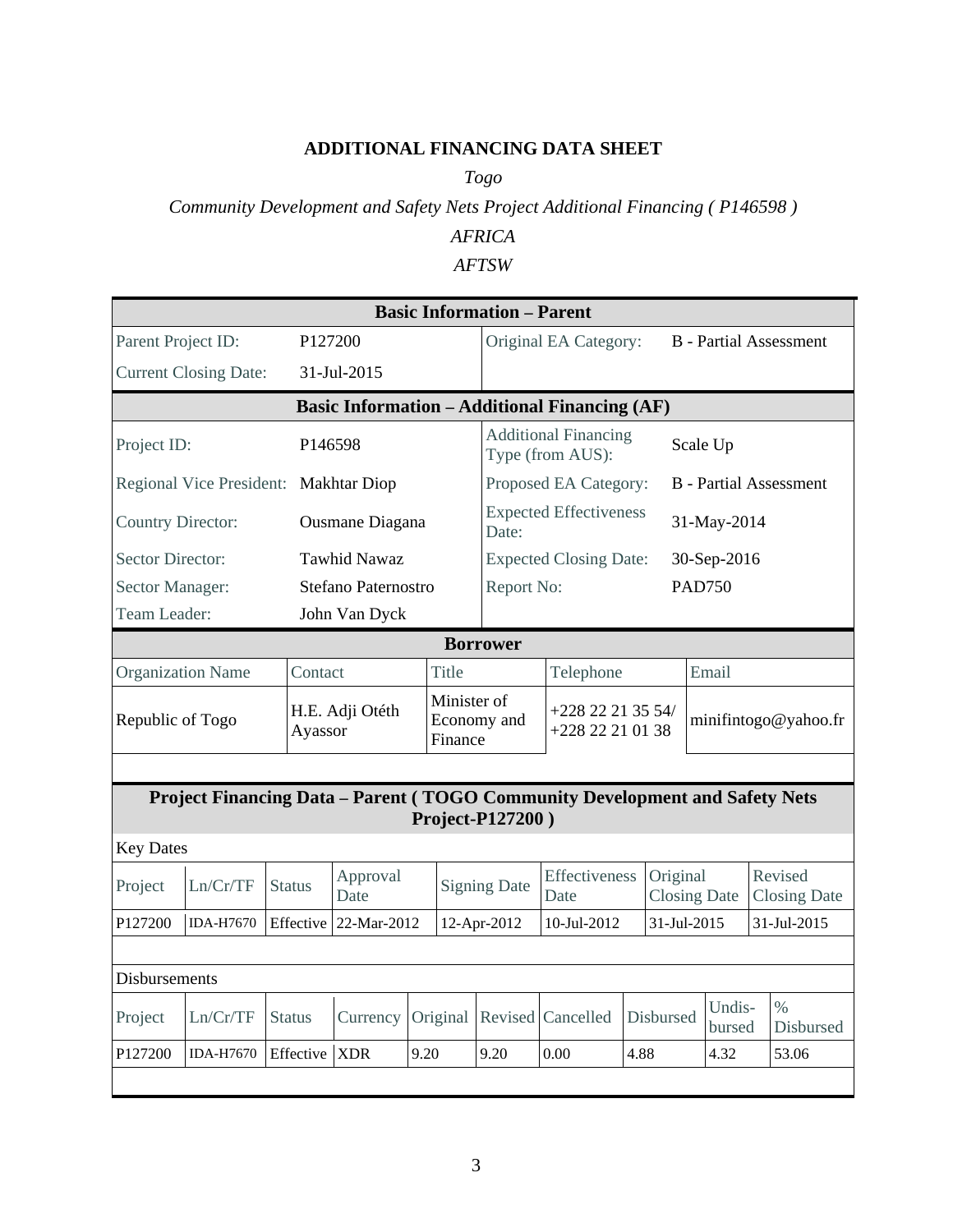| <b>Project Financing Data - Additional Financing Community Development and Safety Nets</b><br><b>Project Additional Financing (P146598)</b> |                                                                         |                                                     |               |  |  |  |  |
|---------------------------------------------------------------------------------------------------------------------------------------------|-------------------------------------------------------------------------|-----------------------------------------------------|---------------|--|--|--|--|
| $[\ ]$<br>Loan<br>$\Box$                                                                                                                    | <b>IDA</b> Grant<br>Grant<br>$\lceil \; \rceil$                         |                                                     |               |  |  |  |  |
| Credit $\lceil \; \rceil$<br>[X]                                                                                                            | Other<br>Guarantee<br>$\lceil$                                          |                                                     |               |  |  |  |  |
| <b>Total Project Cost:</b>                                                                                                                  | 14.20                                                                   | <b>Total Bank Financing:</b>                        | 12.10         |  |  |  |  |
| Financing Gap:                                                                                                                              | 0.00                                                                    |                                                     |               |  |  |  |  |
|                                                                                                                                             | Financing Source - Additional Financing (AF)                            |                                                     | <b>Amount</b> |  |  |  |  |
| <b>BORROWER/RECIPIENT<sup>1</sup></b>                                                                                                       |                                                                         |                                                     | 2.10          |  |  |  |  |
|                                                                                                                                             | International Development Association (IDA)                             |                                                     | 12.10         |  |  |  |  |
| Total                                                                                                                                       |                                                                         |                                                     | 14.20         |  |  |  |  |
|                                                                                                                                             |                                                                         |                                                     |               |  |  |  |  |
| <b>Policy Waivers</b>                                                                                                                       |                                                                         |                                                     |               |  |  |  |  |
| respects?                                                                                                                                   | Does the project depart from the CAS in content or in other significant |                                                     | No            |  |  |  |  |
| Explanation                                                                                                                                 |                                                                         |                                                     |               |  |  |  |  |
| Does the project require any policy waiver(s)?                                                                                              |                                                                         |                                                     | No            |  |  |  |  |
| Explanation                                                                                                                                 |                                                                         |                                                     |               |  |  |  |  |
|                                                                                                                                             |                                                                         | <b>Team Composition</b>                             |               |  |  |  |  |
| <b>Bank Staff</b>                                                                                                                           |                                                                         |                                                     |               |  |  |  |  |
| <b>Name</b>                                                                                                                                 | <b>Title</b>                                                            | Specialization                                      | Unit          |  |  |  |  |
| John Van Dyck                                                                                                                               | <b>Sr Social Protection</b><br>Specialist                               | <b>Team Lead</b>                                    | <b>AFTSW</b>  |  |  |  |  |
| Itchi Gnon Ayindo                                                                                                                           | <b>Senior Procurement</b><br>Specialist                                 | Senior Procurement<br>Specialist                    | <b>AFTPW</b>  |  |  |  |  |
| Aissatou Diallo                                                                                                                             | Senior Finance Officer                                                  | Senior Finance Officer                              | <b>CTRLA</b>  |  |  |  |  |
| Esinam Hlomador-<br>Lawson                                                                                                                  | Program Assistant                                                       | Program Assistant                                   | <b>AFMTG</b>  |  |  |  |  |
| Paivi Koskinen-Lewis                                                                                                                        | Social Development<br>Specialist                                        | Social Development<br>Specialist                    | <b>AFTCS</b>  |  |  |  |  |
| Alain Hinkati                                                                                                                               | <b>Sr Financial</b><br><b>Management Specialist</b>                     | <b>Sr Financial</b><br><b>Management Specialist</b> | <b>AFTMW</b>  |  |  |  |  |
| Gbetoho Joachim Boko                                                                                                                        | E T Consultant                                                          | <b>Social Protection</b><br>Specialist              | <b>AFTSW</b>  |  |  |  |  |

<sup>&</sup>lt;sup>1</sup> This figure refers only to activities supported under the additional financing and does not include expected counterpart funds of FCFA 750 million (\$1.5 million) for cash transfers.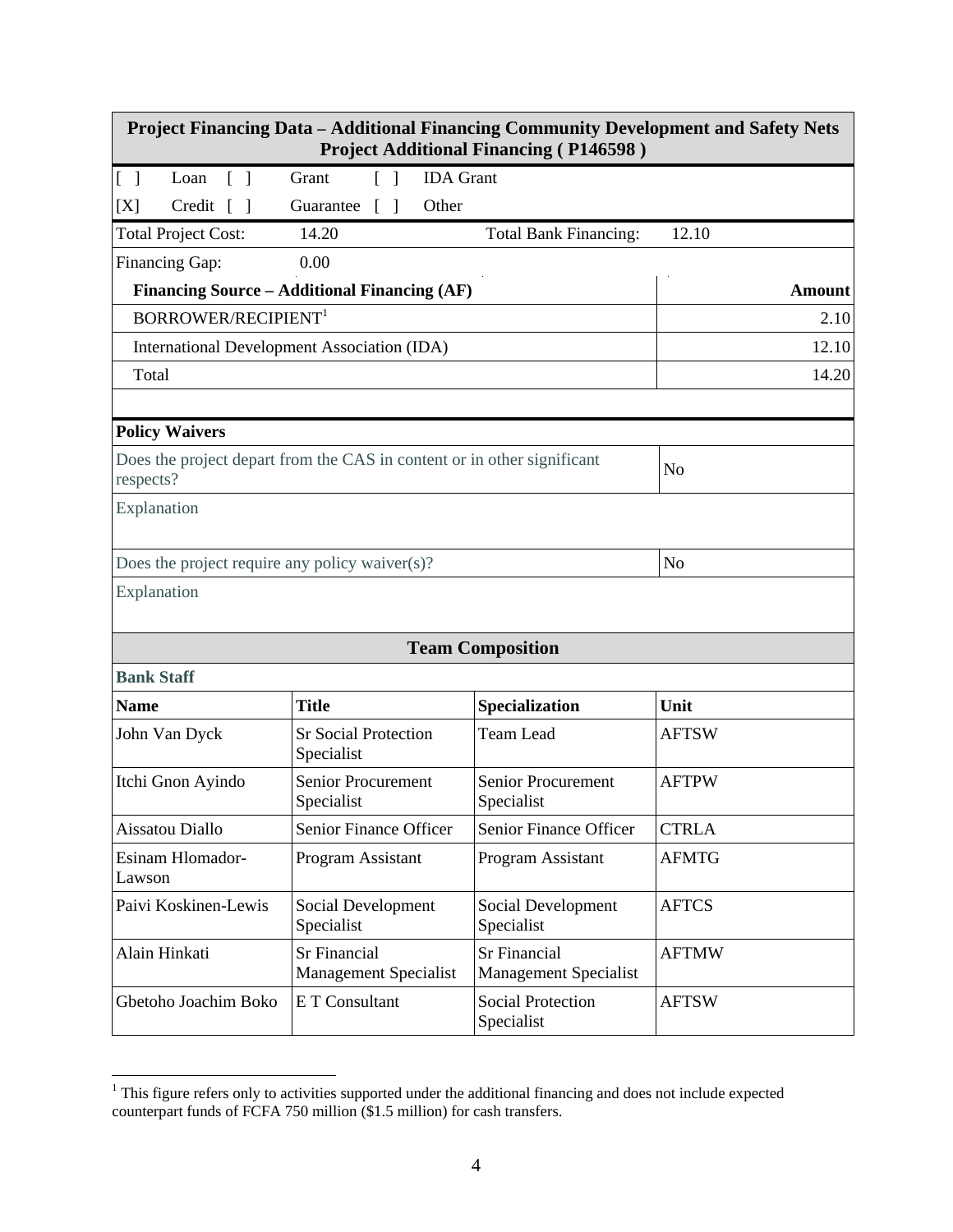| <b>Thomas Bossuroy</b>                                              |                 | <b>Young Professional</b>                                   |                             | Economist                 |                   |               | <b>AFTSW</b>                |                              |  |
|---------------------------------------------------------------------|-----------------|-------------------------------------------------------------|-----------------------------|---------------------------|-------------------|---------------|-----------------------------|------------------------------|--|
| Nneoma Veronica<br>Nwogu                                            |                 | Counsel                                                     |                             | Legal                     |                   |               | <b>LEGAM</b>                |                              |  |
| Mariam Denise Brain                                                 |                 |                                                             | E T Temporary               |                           | Program Assistant |               |                             |                              |  |
| <b>Faly Diallo</b>                                                  |                 | <b>Financial Officer</b>                                    |                             | <b>Financial Officer</b>  |                   |               | <b>CTRLA</b>                |                              |  |
|                                                                     |                 |                                                             |                             |                           |                   |               |                             |                              |  |
| <b>Non Bank Staff</b>                                               |                 |                                                             |                             |                           |                   |               |                             |                              |  |
| <b>Name</b>                                                         |                 | <b>Title</b>                                                |                             | <b>Office Phone</b>       |                   |               | <b>City</b>                 |                              |  |
|                                                                     |                 |                                                             |                             |                           |                   |               |                             |                              |  |
|                                                                     |                 |                                                             |                             |                           |                   |               |                             |                              |  |
| <b>Locations</b>                                                    |                 |                                                             |                             |                           |                   |               |                             |                              |  |
| <b>Country</b>                                                      | <b>Division</b> | <b>First Administrative</b>                                 | <b>Location</b>             |                           | <b>Planned</b>    | <b>Actual</b> |                             | <b>Comments</b>              |  |
| Togo                                                                |                 | <b>Region des Savanes</b>                                   | <b>Region des Savanes</b>   |                           | X                 | X             |                             |                              |  |
| Togo                                                                |                 | Region des Plateaux                                         | Region des Plateaux         |                           | X                 | X             |                             |                              |  |
| Togo                                                                |                 | <b>Region Maritime</b>                                      | <b>Region Maritime</b>      |                           | X                 | X             |                             |                              |  |
| Togo                                                                |                 | <b>Region Centrale</b>                                      | <b>Region Centrale</b>      |                           | X                 | X             |                             |                              |  |
| Togo                                                                |                 | Region de la Kara                                           | Region de la Kara           |                           | X                 | X             |                             |                              |  |
|                                                                     |                 |                                                             |                             |                           |                   |               |                             |                              |  |
|                                                                     |                 |                                                             |                             | <b>Institutional Data</b> |                   |               |                             |                              |  |
| Parent (TOGO Community Development and Safety Nets Project-P127200) |                 |                                                             |                             |                           |                   |               |                             |                              |  |
| <b>Sector Board</b>                                                 |                 |                                                             |                             |                           |                   |               |                             |                              |  |
| <b>Social Protection</b>                                            |                 |                                                             |                             |                           |                   |               |                             |                              |  |
| <b>Sectors / Climate Change</b>                                     |                 |                                                             |                             |                           |                   |               |                             |                              |  |
| Sector (Maximum 5 and total % must equal 100)                       |                 |                                                             |                             |                           |                   |               |                             |                              |  |
| <b>Major Sector</b>                                                 |                 |                                                             | Sector                      |                           | $\%$              |               | Adaptation<br>Co-benefits % | Mitigation Co-<br>benefits % |  |
| Health and other social services                                    |                 |                                                             | Other social services       |                           | 70                |               |                             |                              |  |
| Health and other social services                                    |                 |                                                             | Health                      |                           | 10                |               |                             |                              |  |
| Education                                                           |                 |                                                             | General education<br>sector |                           | 10                |               |                             |                              |  |
| Water, sanitation and flood protection                              |                 | General water,<br>sanitation and flood<br>protection sector |                             | 10                        |                   |               |                             |                              |  |
| Total                                                               |                 | 100                                                         |                             |                           |                   |               |                             |                              |  |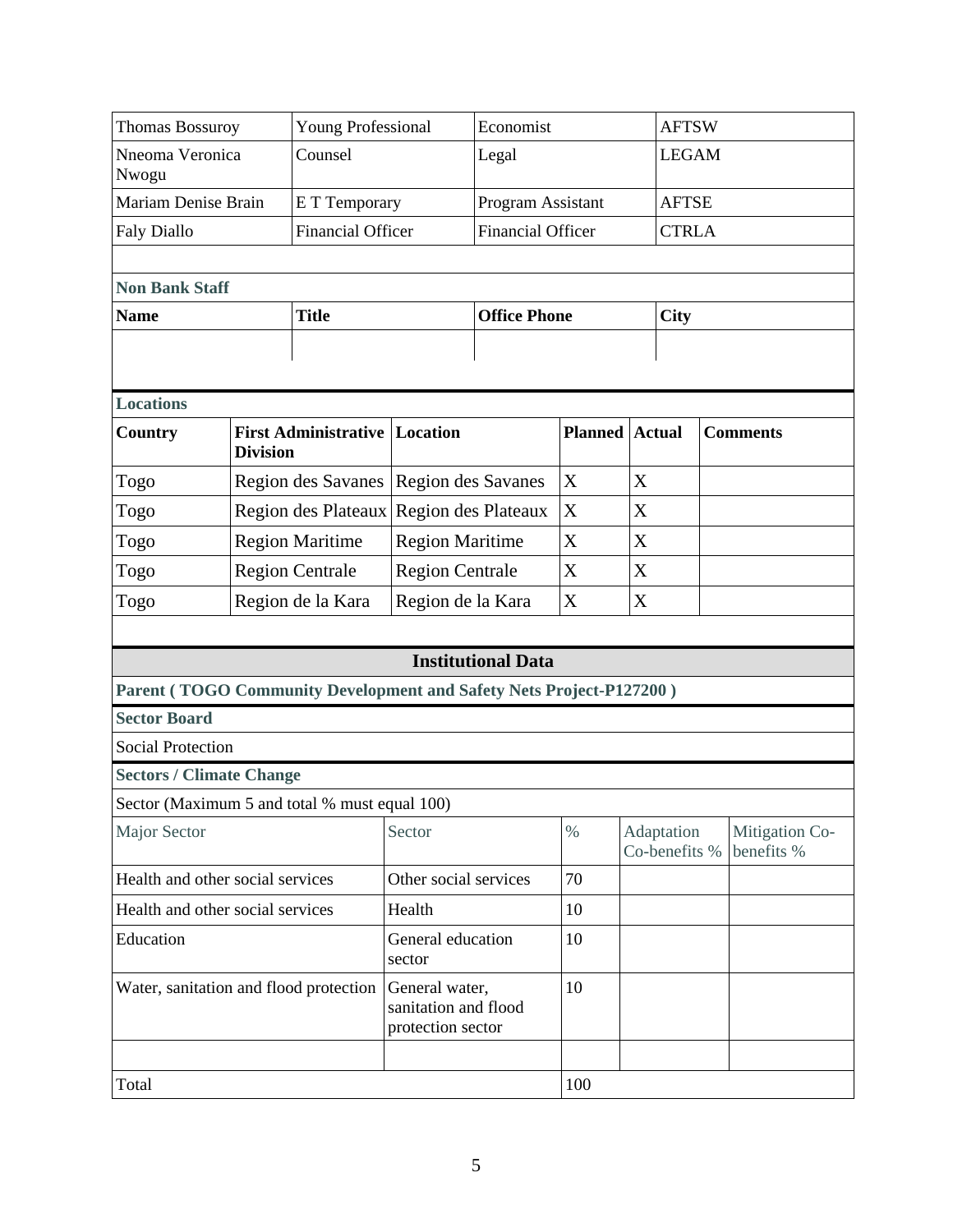| <b>Themes</b>                                                                                                                          |                                                             |      |     |                             |                |                              |  |  |
|----------------------------------------------------------------------------------------------------------------------------------------|-------------------------------------------------------------|------|-----|-----------------------------|----------------|------------------------------|--|--|
| Theme (Maximum 5 and total % must equal 100)                                                                                           |                                                             |      |     |                             |                |                              |  |  |
| Major theme                                                                                                                            | Theme                                                       |      |     |                             | $\%$           |                              |  |  |
| Social protection and risk management                                                                                                  | Social safety nets                                          |      |     |                             | 46             |                              |  |  |
| Rural development                                                                                                                      | Rural services and infrastructure                           |      |     |                             | 25             |                              |  |  |
| Social protection and risk management                                                                                                  | Other social protection and risk<br>management              |      |     |                             | 22             |                              |  |  |
| Human development                                                                                                                      | Nutrition and food security                                 |      |     |                             | 5              |                              |  |  |
| Rural development                                                                                                                      | Rural non-farm income generation                            |      |     |                             | $\overline{c}$ |                              |  |  |
| Total                                                                                                                                  |                                                             |      |     |                             | 100            |                              |  |  |
|                                                                                                                                        |                                                             |      |     |                             |                |                              |  |  |
| <b>Additional Financing Community Development and Safety Nets Project Additional Financing</b><br>(P146598)                            |                                                             |      |     |                             |                |                              |  |  |
| <b>Sector Board</b>                                                                                                                    |                                                             |      |     |                             |                |                              |  |  |
| <b>Social Protection</b>                                                                                                               |                                                             |      |     |                             |                |                              |  |  |
| <b>Sectors / Climate Change</b>                                                                                                        |                                                             |      |     |                             |                |                              |  |  |
| Sector (Maximum 5 and total % must equal 100)                                                                                          |                                                             |      |     |                             |                |                              |  |  |
| Major Sector                                                                                                                           | Sector                                                      | $\%$ |     | Adaptation<br>Co-benefits % |                | Mitigation Co-<br>benefits % |  |  |
| Health and other social services                                                                                                       | Other social services                                       |      | 70  |                             |                |                              |  |  |
| Health and other social services                                                                                                       | Health                                                      |      | 10  |                             |                |                              |  |  |
| Education                                                                                                                              | General education<br>sector                                 |      | 10  |                             |                |                              |  |  |
| Water, sanitation and flood protection                                                                                                 | General water,<br>sanitation and flood<br>protection sector |      | 10  |                             |                |                              |  |  |
|                                                                                                                                        |                                                             |      | 100 |                             |                |                              |  |  |
| Total                                                                                                                                  |                                                             |      |     |                             |                |                              |  |  |
| $\boxtimes$ I certify that there is no Adaptation and Mitigation Climate Change Co-benefits information<br>applicable to this project. |                                                             |      |     |                             |                |                              |  |  |
| <b>Themes</b>                                                                                                                          |                                                             |      |     |                             |                |                              |  |  |
| Theme (Maximum 5 and total % must equal 100)                                                                                           |                                                             |      |     |                             |                |                              |  |  |
| Major theme                                                                                                                            |                                                             |      |     |                             | $\%$           |                              |  |  |
| Social protection and risk management                                                                                                  | Social safety nets                                          |      |     |                             | 58             |                              |  |  |
| Human development                                                                                                                      | Other human development                                     |      |     |                             |                | 42                           |  |  |
| Total                                                                                                                                  |                                                             |      |     |                             | 100            |                              |  |  |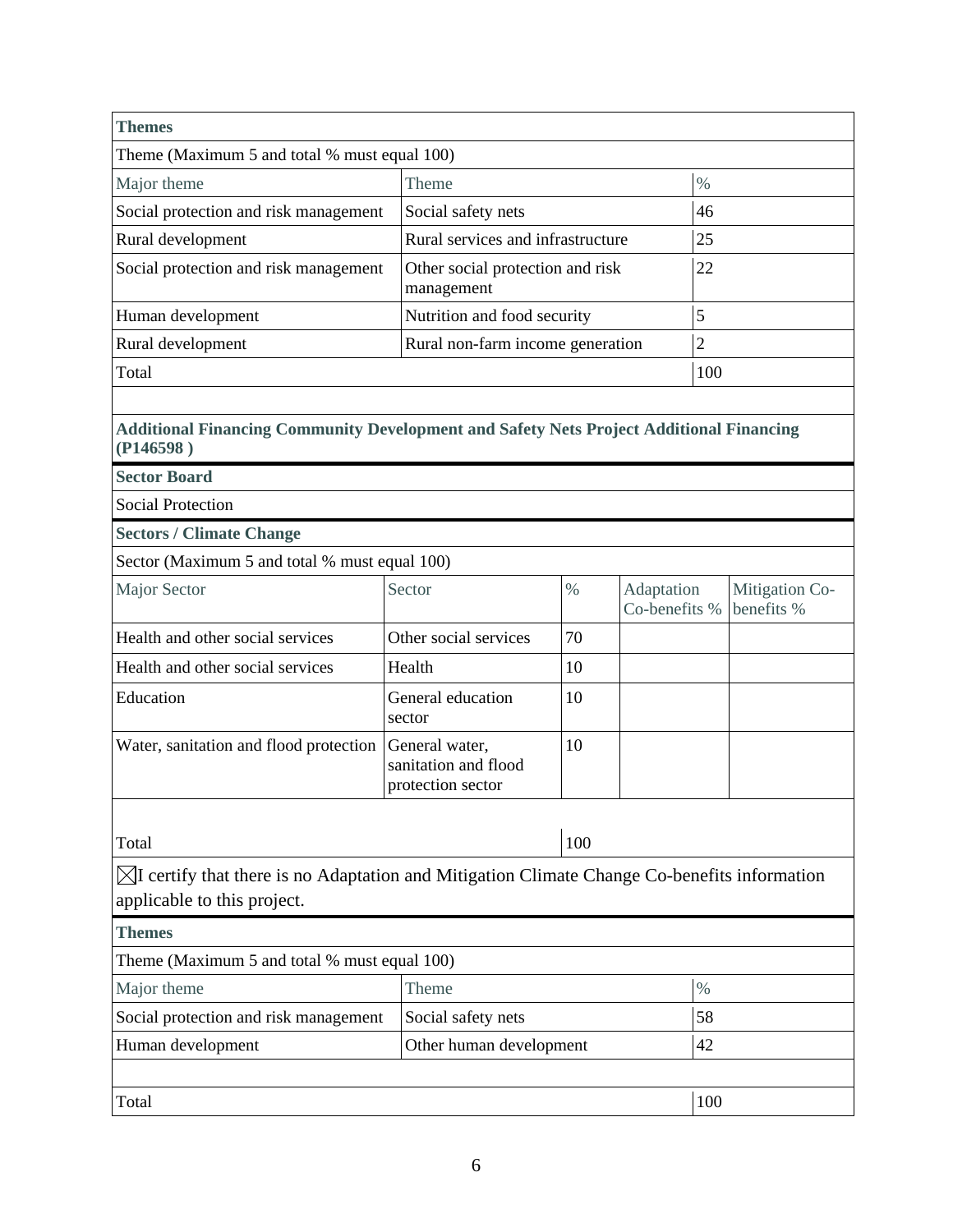# **I. Introduction**

1. This Project Paper seeks the approval of the Executive Directors to provide an Additional Financing (AF) credit in the amount of US\$12.1 million for the Togo Community Development and Safety Nets Project (PDCplus) (P127200).

2. The proposed additional financing would help finance the costs associated with: (a) scaling up the PDCplus by increasing support for community infrastructure sub-projects; and (b) providing financing for a new community-based school feeding sub-component, which was supported under the Community Development Project (PDC) (P110943) until it closed on September 30, 2013. An incremental increase will be made available for project management to manage the additional activities. This Project Paper also seeks approval for restructuring the PDCplus in order to extend the closing date, reallocate funds, and revise outcome indicator targets in line with the expanded activities.

# **II. Background and Rationale for Additional Financing**

3. **Country background**. Togo is one of the smaller countries in Africa, with an estimated land surface area of 56 600 square km and, according to the 2010 census, a population of 6.2 million with an annual population growth of about 2.7%. Togo is one of the poorest countries in the world and ranks 162nd out of 187 countries in the 2011 UNDP Human Development Index. With a CPIA score of 3.0 in 2012 the country is classified as fragile. Poverty has started to fall but remains high. In 2006 poverty was 62 percent; in 2011 it had come down to 59 percent. However this decline in poverty has largely been achieved by consumption growth in the upper six consumption deciles, while the depth and severity of poverty increased since 2006. Also in other aspects of welfare, progress has been limited. According to the 2010 Multiple Indicator Cluster Surveys (MICS) survey, infant mortality increased in urban areas from 49 per 1,000 live births in 2006 to 66 in 2010 while it declined in rural areas (from 89 per 1,000 live births in 2006 to 83 in 2010). Access to education improved, but not for the poorest wealth quintile in urban areas. The same holds for access to drinking water which increased on average but not for the poorest wealth quintiles in rural and urban areas. Access to health services deteriorated across the board but mostly for the poorest wealth quintile.

4. **Sector background**. Government capacity to deliver basic social services to the majority of its population has been hampered by the socio-political crisis that affected Togo for more than a decade. Needs in the social sectors remain high compared to the financial and administrative capacity of the Government, with the situation being especially dire in the social protection sector. In particular, social safety nets are very limited in size and scope, costing less than  $0.5$ percent of GDP and covering less than 10 percent of the population. According to a recent review conducted by the Bank, the majority of the safety net mechanisms in place is poorly targeted and suffers from significant inefficiencies, with over 70 percent of the programs consisting mainly of emergency food distribution. This situation leaves both poor and not-sopoor highly vulnerable to shocks. Nevertheless, important progress has been made in the social protection sector during the past two years. In response to the crises that affected the country between 2007 and 2010, the Government decided to rely increasingly on social safety nets as a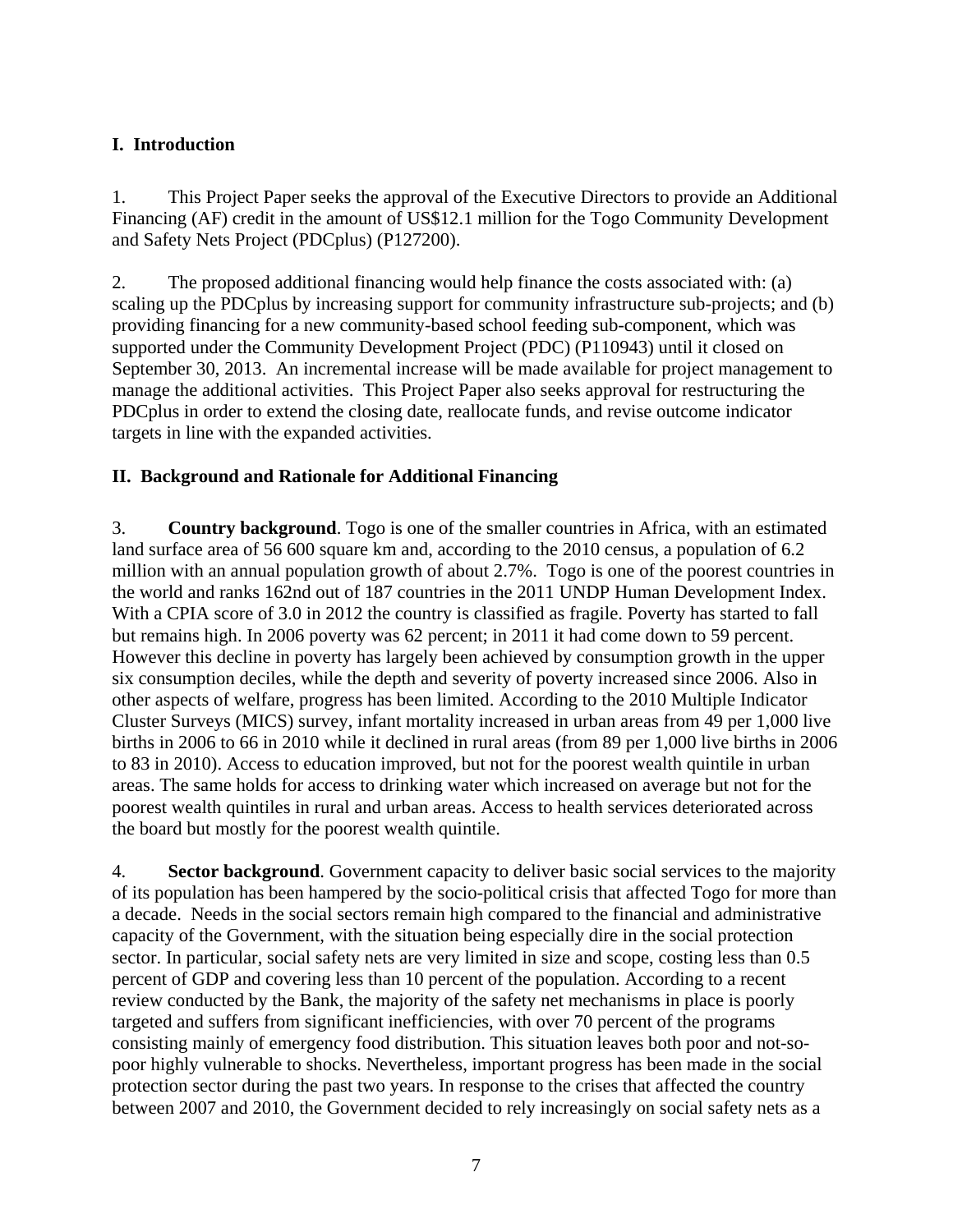mechanism to manage social risk, improve the resilience of the population to economic shocks and address chronic poverty. With World Bank support, social safety nets were piloted as part of the Community Development Project (*Projet de Development Communautaire* – PDC) and constitute the first blocks of a national safety nets system, which is an integral part of the social protection policy that the Government has been elaborating with the technical and financial support of donors (especially the World Bank, UNICEF, UNDP and ILO).

5. **Project background**. The US\$14 million IDA grant for PDCplus was approved on March 22, 2012 and became effective on July 10, 2012, with a closing date of July 31, 2015. To date, the grant is 53% disbursed. The PDCplus represents the second phase of the successful US\$32.9 million PDC, which was approved on June 26, 2008 and closed on September 30, 2013. The PDCplus aims to provide poor communities in Togo with greater access to basic socioeconomic infrastructures and social safety nets. It consists of three components:

- 1. Community subprojects (US\$7 million).
	- Subcomponent 1.1 Infrastructure construction and rehabilitation (US\$6 million). Subcomponent 1.2 - Income generating activities (US\$1 million).
- 2. Social Safety Nets (US\$4.2 million).
	- Subcomponent 2.1 Labor Intensive Public Works (US\$2.2 million). Subcomponent 2.2 – Pilot Cash Transfers (US\$2 million).
- 3. Management and Operating Costs (US\$2.8 million).

6. **Current project performance**. Project performance is currently rated Satisfactory for likelihood of meeting development objectives and Moderately Satisfactory for implementation progress. As of the beginning of December 2013, the project has launched 90 community infrastructure sub-projects, of which 38 are completed (the PAD for the original project has an intermediate target of 50 completed by December 2013, and 170 by project closing). Ninetyseven income generating activity sub-projects had been launched by end-September 2013, of which 57 are completed (PAD intermediate target of 50 by December 2013 and 150 by project closing). Fifty-two labor-intensive works sub-project have been launched, of which 42 are completed. The progress would be greater except that the Moderately Satisfactory rating for implementation progress reflects delays in launching the cash transfer component due to protracted negotiations with La Poste Togolaise over a contract for payment of beneficiaries. This contract has since been signed, and implementation progress may be raised to Satisfactory once cash transfers commence in early 2014 as expected.

7. **Rationale for the AF**. The Republic of Togo has requested the World Bank's support to scale up the PDCplus by financing for community-based school feeding, and increasing the funds available to support community infrastructure projects. The Government's commitment and ownership of the project is demonstrated by its commitment of FCFA 1.75 billion (about US\$3.6 million) in counterpart funding to the activities financed by the original grant (cash transfers) and the additional credit (school feeding). The additional financing is warranted because the remaining undisbursed funds are already allocated to expenditures and expected to be used rapidly. Moreover, the implementing agency has already demonstrated under the PDC that it has the absorptive capacity to deliver a greater volume of activities than what is currently financed under the PDCplus.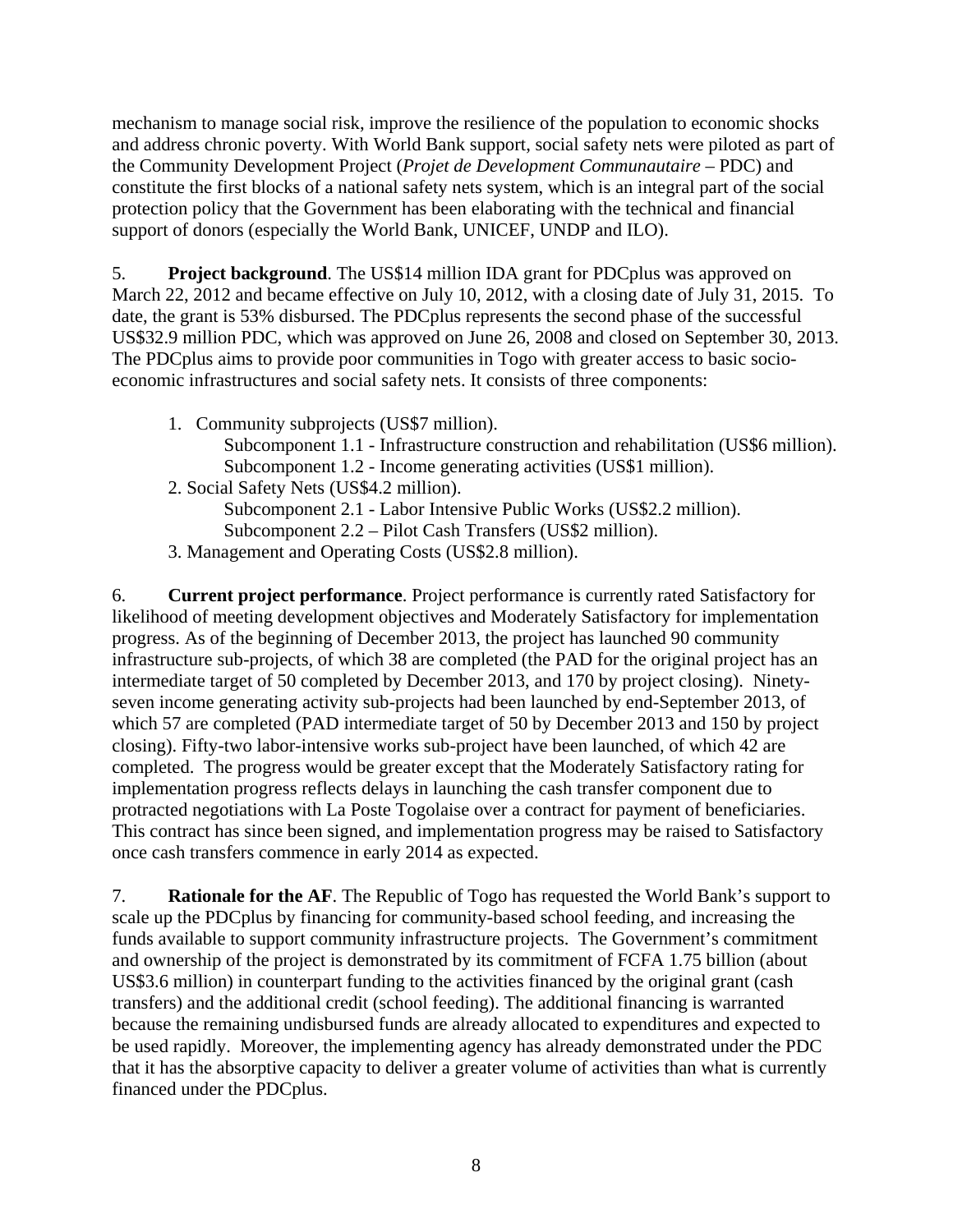8. Support for school feeding was not included in the PDCplus due to lack of resources, leaving a financing gap for school feeding when the PDC closed on September 30, 2013. The PDC supported school feeding beginning in the 2008-2009 school year up to the recently ended school year (2012-2013). In 2008-2009, the program launched with support for 16,800 children in 84 schools. The program was subsequently scaled up to benefit 42,000 children for the whole of the 2012-2013 school year, and 60,934 children in the last 3 months of the 2012-2013 school year in 256 beneficiary schools.

9. By providing one diversified meal daily for primary school children across the five regions of the country, the school-feeding program aims to improve the nutritional well-being of children during times of food insecurity; improve school enrolment, attendance, and performance; transfer resources to households under stress. A 2011 evaluation found that the cost of the school feeding program under PDC was low compared to other sub-Saharan African countries and that it was effective in attracting and retaining beneficiary children in school, in providing access to school to children who are older and have not yet enrolled, and in increasingly attracting girls.

10. The focus on community infrastructure reflects the Government's desire to scale up the impact of the well-performing "Infrastructure construction and rehabilitation" component of the PDCplus. The community infrastructure activities supported by the PDC and PDCplus have led to significant increases in access to improved schools, health facilities, and water supply. For example, the PDC has supported the construction of 621 primary school classrooms, 76 water supply points, and 16 health facilities. However, the needs for such infrastructure in Togo remain vast.

11. **Sustainability.** The proposed AF is aligned with the focus on "Addressing Urgent Poverty Reduction and Social Needs" of the current Interim Strategy Note for Togo, and the focus on basic service delivery and social protection outlined in the Government's Strategy for Accelerated Growth and Employment Promotion (SCAPE). It also reflects an ongoing debate about reorienting Togo's fiscal policy to create space for higher social sector spending with domestic resources. The Government's recent commitment to provide counterpart funding of FCFA 2.0 billion (about US\$4.0 million) to expand the school feeding programs as well as scale up the cash transfers piloted as part of the PDCplus points to a growing commitment by the Government to social protection.

12. **Safeguards.** Following exactly the principles of the original operation, the proposed AF is classified as environmental category B in recognition of the fact that the potential negative environmental impacts are expected to be limited and manageable. The AF triggers the same safeguards policies as the parent project; OP 4.01 on Environmental Assessment and OP 4.12 on Involuntary Resettlement. The AF will continue to apply the safeguards instruments; Environmental and Social Management Framework and Resettlement Policy Framework, which were prepared, consulted upon and disclosed in-country and at InfoShop for the parent project and have been re-disclosed on October 17 and 29, 2013 for the AF.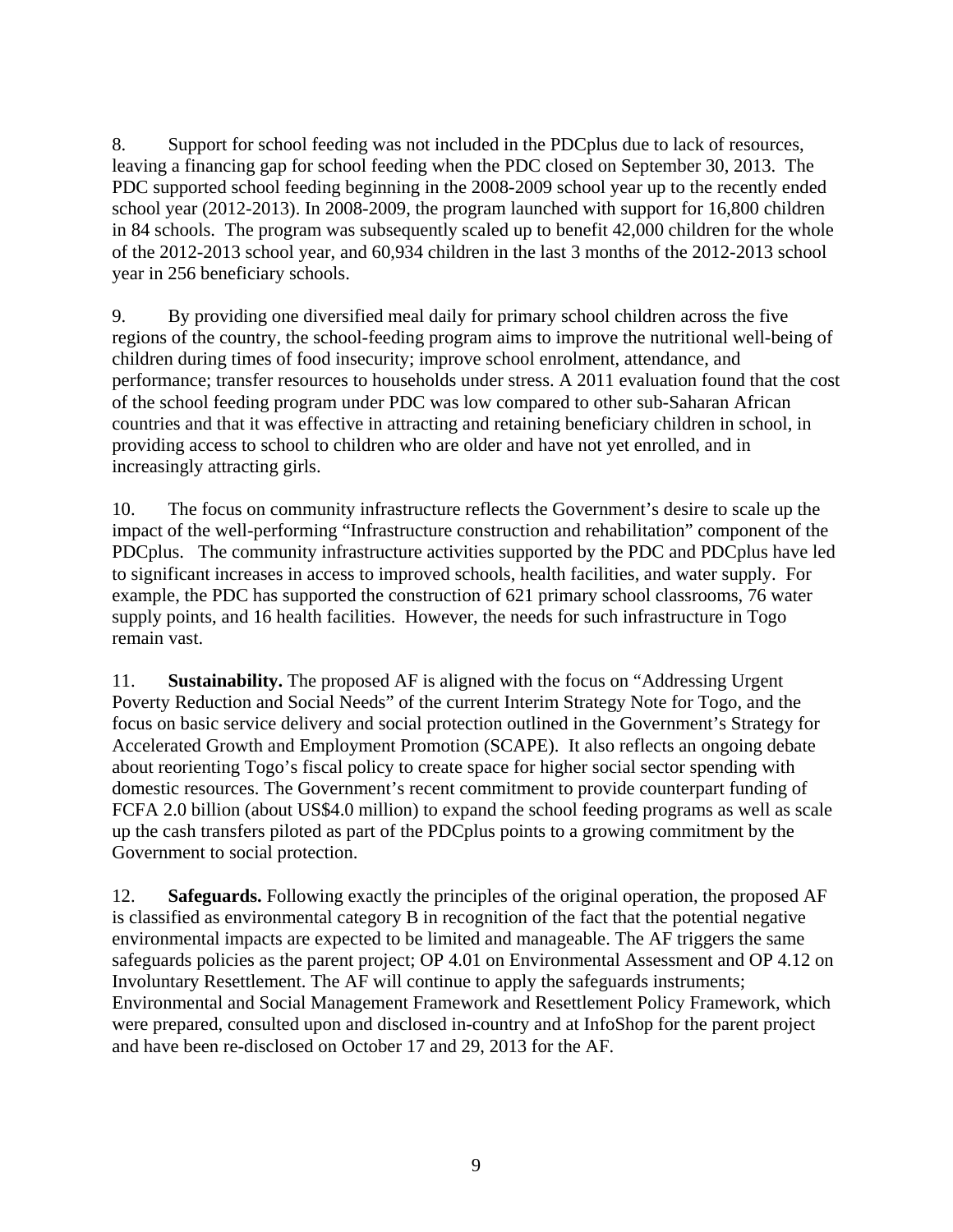13. **Alternatives to AF considered.** At present, following the end of the PDC, there is no financing for large scale public school feeding programs in Togo. The IDA additional financing and Government counterpart funds will permit school feeding in Togo to restart. The current project performance, continued government support, and the Bank's preference for consolidating portfolios in small economies are key factors for choosing an AF rather than a new project.

# **III. Proposed Changes**

14. The PDO, which already aims to support greater access to basic socio-economic infrastructures and social safety nets, will remain unchanged. A summary of the main proposed changes is presented in the table below.

## **Summary of Proposed Changes**

The proposed additional credit would help finance the costs associated with: (a) scaling up the PDCplus by increasing support for community infrastructure sub-projects; and (b) providing financing for a new community-based school feeding sub-component, which was supported under the Community Development Project (PDC) (P110943) until it closed on September 30, 2013. An incremental increase will be made available for project management to manage the scaled-up activities. This Project Paper also seeks approval for restructuring the PDCplus in order to extend the closing date, reallocate funds, and revise outcome indicator targets in line with the expanded activities.

| Change in Implementing Agency                       | $\vert$ No $\vert$ X $\vert$<br>Yes $\lceil$                                |
|-----------------------------------------------------|-----------------------------------------------------------------------------|
| Change in Project's Development Objectives          | ] No $[X]$<br>Yes $\lceil$                                                  |
| Change in Results Framework                         | Yes[X] No[                                                                  |
| Change in Safeguard Policies Triggered              | ] No $[X]$<br>Yes $\lceil$                                                  |
| Change of EA category                               | $\vert$ No $\vert$ X $\vert$<br>Yes $\lceil$                                |
| Other Changes to Safeguards                         | $\left\vert \right.$ No $\left[ X \right]$<br>Yes $\lceil$                  |
| Change in Legal Covenants                           | $\left\vert \right.$ No $\left[$ X $\right]$<br>Yes $\lceil$                |
| Change in Loan Closing Date(s)                      | Yes[X] No[                                                                  |
| <b>Cancellations Proposed</b>                       | ] No $[X]$<br>Yes $\lceil$                                                  |
| <b>Change in Disbursement Arrangements</b>          | $\exists$ No $[X]$<br>Yes $\lceil$                                          |
| <b>Reallocation between Disbursement Categories</b> | Yes[X] No[                                                                  |
| <b>Change in Disbursement Estimates</b>             | Yes [ X ] No [                                                              |
| Change to Components and Cost                       | $Yes[X] No[$ ]                                                              |
| Change in Institutional Arrangements                | ] No $[X]$<br>Yes $\lceil$                                                  |
| Change in Financial Management                      | $\left\vert \right.$ No $\left[ X \right]$<br>Yes $\lceil$                  |
| Change in Procurement                               | $\left\vert \right.$ No $\left[ \right.$ X $\left. \right]$<br>Yes $\lceil$ |
| Change in Implementation Schedule                   | Yes[X] No[                                                                  |
| Other Change(s)                                     | Yes $\lceil$<br>$\mid$ No $\mid$ X $\mid$                                   |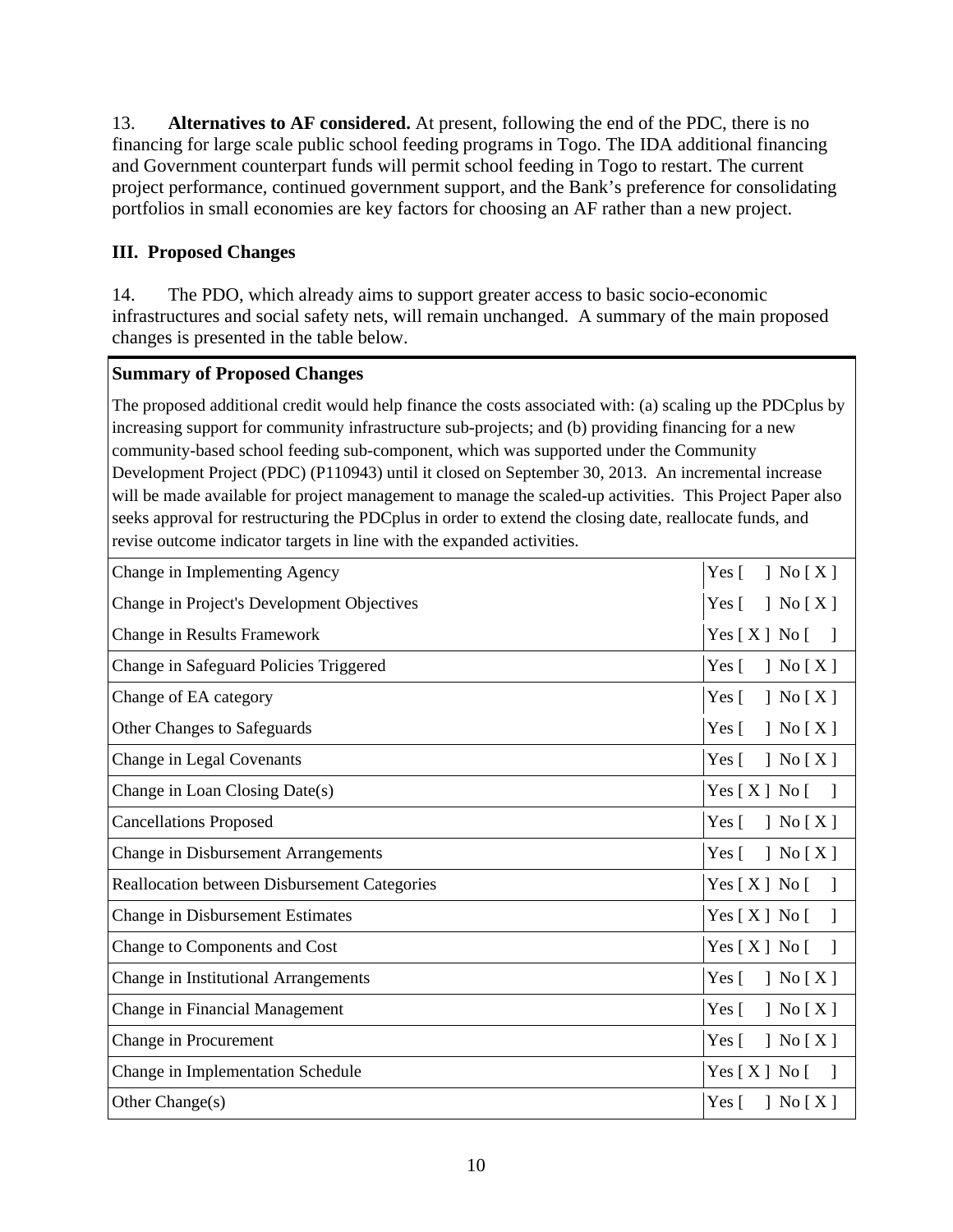### **Development Objective/Results**

#### **Project's Development Objectives**

#### Original PDO

The proposed Project Development Objective is to provide poor communities with greater access to basic socio-economic infrastructures and social safety nets.

#### **Change in Results Framework**

#### Explanation:

Revision of the results framework is necessary to: (i) add new indicators to measure the results of the new financing for school feeding; (ii) revise target values for existing indicators to reflect the scaled-up activities; and (iii) specify certain target values that were missing in the original PAD and align indicators to the Bank's core indicators.

|                                  |                                                        |                                                                                                                                                                                                                         | Compliance                                             |                                                         |                  |               |  |  |  |
|----------------------------------|--------------------------------------------------------|-------------------------------------------------------------------------------------------------------------------------------------------------------------------------------------------------------------------------|--------------------------------------------------------|---------------------------------------------------------|------------------|---------------|--|--|--|
| <b>Financing - P146598</b> )     |                                                        | Covenants - Additional Financing (Community Development and Safety Nets Project Additional                                                                                                                              |                                                        |                                                         |                  |               |  |  |  |
| <b>Source of</b><br><b>Funds</b> | <b>Finance</b><br><b>Agreement</b><br><b>Reference</b> | <b>Description of</b><br><b>Covenants</b>                                                                                                                                                                               | <b>Date Due</b>                                        | Recurrent                                               | <b>Frequency</b> | <b>Action</b> |  |  |  |
|                                  |                                                        |                                                                                                                                                                                                                         |                                                        |                                                         |                  |               |  |  |  |
|                                  |                                                        |                                                                                                                                                                                                                         |                                                        |                                                         |                  |               |  |  |  |
|                                  |                                                        |                                                                                                                                                                                                                         | <b>Finance</b>                                         |                                                         |                  |               |  |  |  |
|                                  |                                                        | Loan Closing Date - Additional Financing (Community Development and Safety Nets<br><b>Project Additional Financing - P146598</b> )                                                                                      |                                                        |                                                         |                  |               |  |  |  |
| <b>Source of Funds</b>           |                                                        |                                                                                                                                                                                                                         | <b>Proposed Additional Financing Loan Closing Date</b> |                                                         |                  |               |  |  |  |
|                                  |                                                        | <b>International Development Association (IDA)</b>                                                                                                                                                                      | 30-Sep-2016                                            |                                                         |                  |               |  |  |  |
| Project - P127200)               |                                                        | Loan Closing Date(s) - Parent (TOGO Community Development and Safety Nets                                                                                                                                               |                                                        |                                                         |                  |               |  |  |  |
| Explanation:                     |                                                        |                                                                                                                                                                                                                         |                                                        |                                                         |                  |               |  |  |  |
| financing.                       |                                                        | Extension of the closing date is requested to allow for completion of the scaled up activities, and to allow<br>ample time for completion and impact evaluation of the pilot cash transfer component under the original |                                                        |                                                         |                  |               |  |  |  |
| Ln/Cr/TF                         | <b>Status</b>                                          | <b>Original Closing</b><br><b>Date</b>                                                                                                                                                                                  | <b>Current Closing</b><br><b>Date</b>                  | <b>Proposed Closing Previous Closing</b><br><b>Date</b> | Date(s)          |               |  |  |  |
| IDA-H7670 Effective              |                                                        | 31-Jul-2015                                                                                                                                                                                                             | 31-Jul-2015                                            | 30-Sep-2016                                             |                  |               |  |  |  |
|                                  |                                                        |                                                                                                                                                                                                                         |                                                        |                                                         |                  |               |  |  |  |
|                                  |                                                        | <b>Change in Disbursement Estimates (including all sources of Financing)</b>                                                                                                                                            |                                                        |                                                         |                  |               |  |  |  |
| Explanation:                     |                                                        |                                                                                                                                                                                                                         |                                                        |                                                         |                  |               |  |  |  |
|                                  |                                                        | Disbursement estimates require revision to take account of the additional IDA resources.                                                                                                                                |                                                        |                                                         |                  |               |  |  |  |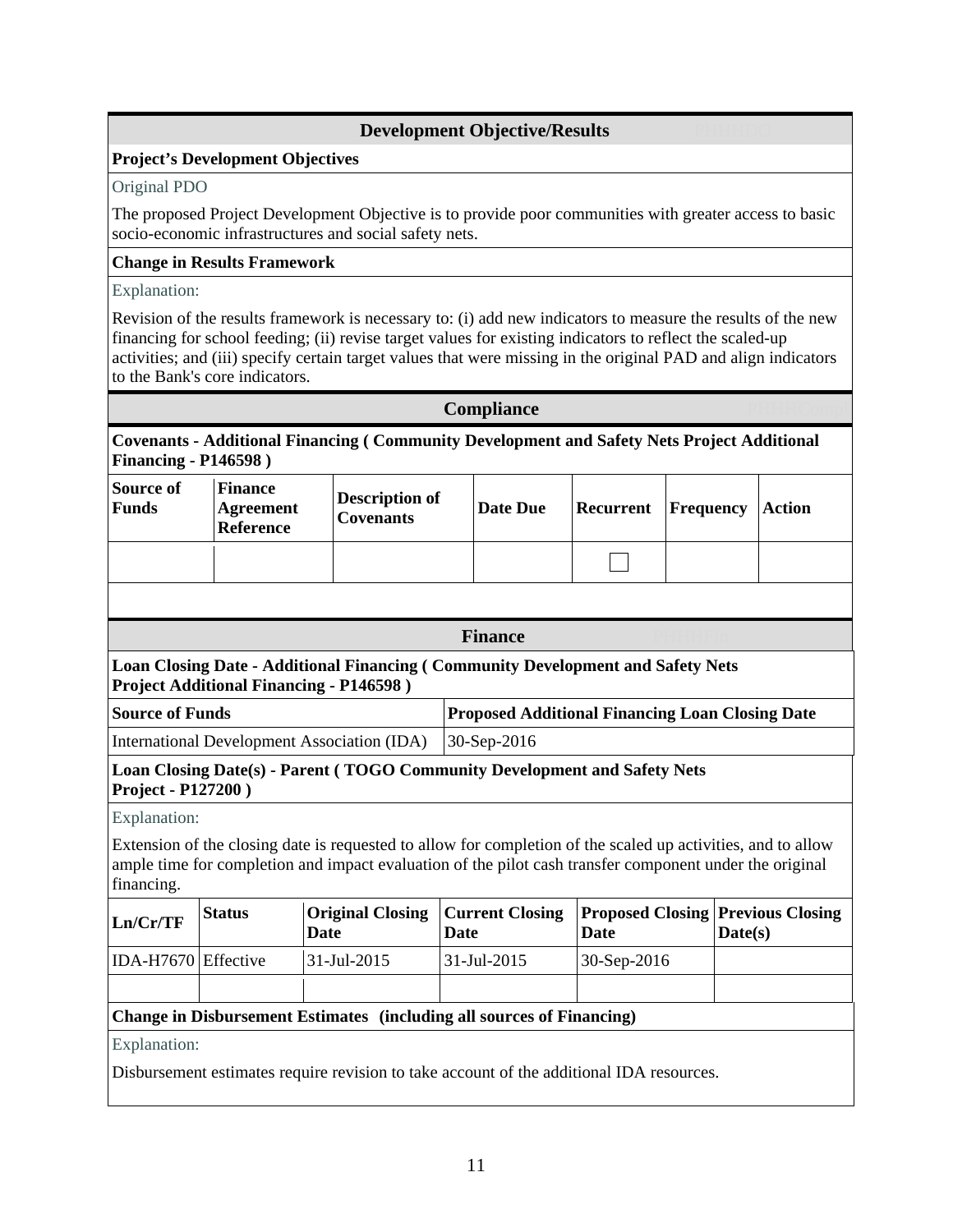| $\mu_{\rm H}$ and $\mu_{\rm H}$ are $\mu_{\rm H}$ (in $\sigma_{\rm H}$ ) in $\mu_{\rm H}$ (including an over $\sigma_{\rm H}$ intendent |      |      |       |       |       |      |      |      |      |
|-----------------------------------------------------------------------------------------------------------------------------------------|------|------|-------|-------|-------|------|------|------|------|
| <b>Fiscal Year</b>                                                                                                                      | 2013 | 2014 | 2015  | 2016  | 2017  | 2018 | 2019 | 2020 | 2021 |
| Annual                                                                                                                                  | 2.00 | 7.00 | 7.00  | 7.00  | 3.10  | 0.00 | 0.00 | 0.00 | 0.00 |
| Cumulative                                                                                                                              | 2.00 | 9.00 | 16.00 | 23.00 | 26.10 | 0.00 | 0.00 | 0.00 | 0.00 |

# **Expected Disbursements (in USD Million) (including all Sources of Financing)**

### **Allocations - Additional Financing ( Community Development and Safety Nets Project Additional Financing - P146598 )**

| <b>Source of</b> | <b>Currency</b> | <b>Category of Expenditure</b>                      | <b>Allocation</b> | <b>Disbursement</b><br>$\%$ (Type Total) |  |
|------------------|-----------------|-----------------------------------------------------|-------------------|------------------------------------------|--|
| <b>Fund</b>      |                 |                                                     | <b>Proposed</b>   | <b>Proposed</b>                          |  |
| <b>IDA</b>       | <b>XDR</b>      | 1 GDS, CS, NCS, TR&OC PRTS A, C                     | 1,000,000.00      | 100.00                                   |  |
| <b>IDA</b>       | <b>XDR</b>      | 2 GDS, CS, NCS, TR&OC PRT B                         | 3,300,000.00      | 100.00                                   |  |
| <b>IDA</b>       |                 | <b>3 GRANTS PRT A</b>                               | 3,600,000.00      | 100.00                                   |  |
|                  | <b>XDR</b>      | <b>Total:</b>                                       | 7,900,000.00      |                                          |  |
|                  |                 |                                                     |                   |                                          |  |
|                  |                 | <b>Reallocation between Disbursement Categories</b> |                   |                                          |  |

#### Explanation:

It is proposed to reallocate SDR 700,000 of the original credit from categories 2 (a) and (b) (covering the first and subsequent rounds of cash transfers, respectively) to category 1. This is to make more resources available for project management in light of the availability of counterpart funds and parallel financing of \$2.55 million from the Japanese Social Development Fund for the pilot cash transfer component.

| Ln/Cr/TF         | <b>Currency</b> | <b>Current Category of</b><br><b>Expenditure</b> | <b>Allocation</b>                                        |                           | Disbursement %(Type)<br>Total) |                 |  |
|------------------|-----------------|--------------------------------------------------|----------------------------------------------------------|---------------------------|--------------------------------|-----------------|--|
|                  |                 |                                                  | <b>Current</b>                                           | <b>Proposed</b>           | <b>Current</b>                 | <b>Proposed</b> |  |
| <b>IDA-H7670</b> | <b>XDR</b>      | GDS, WK, CS, TR&OC<br>PRTS $A,B.1,B.2(b)$ , C    |                                                          | 8,100,000.00 8,800,000.00 | 100.00                         | 100.00          |  |
| <b>IDA-H7670</b> |                 | 1st Cash Trf installmt prt<br>B.2(a)             | 200,000.00                                               | 200,000.00                | 100.00                         | 100.00          |  |
| <b>IDA-H7670</b> |                 | 2nd Cash trf instlmt part<br>B.2(a)              | 900,000.00                                               | 200,000.00                | 100.00                         | 100.00          |  |
| <b>IDA-H7670</b> |                 | Designated Account                               | 0.00                                                     | 0.00                      | 0.00                           | 0.00            |  |
|                  |                 |                                                  | <b>Total:</b> $\left  9,200,000.00 \right  9,200,000.00$ |                           |                                |                 |  |
|                  |                 |                                                  |                                                          |                           |                                |                 |  |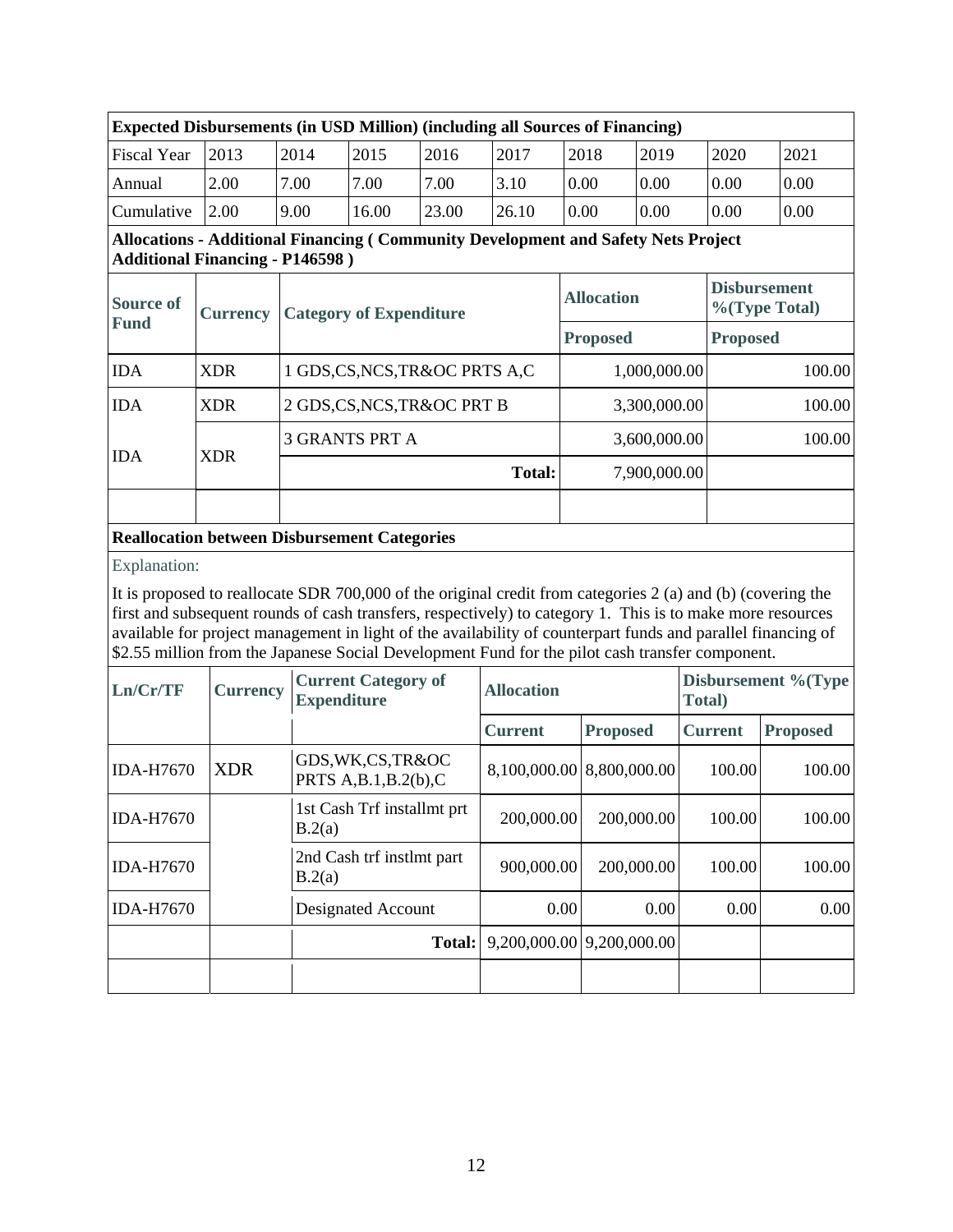#### **Components**

#### **Change to Components and Cost**

#### Explanation:

Component 1: Community subprojects. The component will be scaled up as follows:

- Subcomponent 1.1 Infrastructure construction and rehabilitation. The subcomponent will be scaled-up from US\$6 million to US\$11.5 million to support additional community infrastructure sub-projects.
- Subcomponent 1.2 Income generating activities (US\$1 million). No change.

Component 2. Social Safety Nets. The component will be scaled up as follows:

- Subcomponent 2.1 Labor Intensive Public Works (US 2.2 million). No change.
- Subcomponent 2.2 Pilot Cash Transfers. The subcomponent will be increased from US\$2 million to US\$3.3 million as a result of Government's commitment to provide FCFA 750 million (US\$1.5 million) in counterpart funds, and after a reallocation of US\$0.2 million of IDA resources to Component 3 to cover management and operating costs related to this scale up.
- Subcomponent 2.3 School feeding (new). A new \$7.1 million sub-component (consisting of IDA US\$5.0 million and FCFA 1.0 billion (US\$2.1 million) in counterpart funds) will be added to renew support for the school feeding model developed under PDC, and to finance school feeding programs for at least 35,000 students in targeted schools for the 2014-2015 and 2015-2016 school years.

Component 3. Management and Operating Costs. The component, which had an initial allocation of US\$2.8 million, will be increased by \$1.8 million to US\$ 4.6 million to support the administrative costs of the Technical Secretariat of the PDCplus related to the scale up.

| <b>Current Component</b><br><b>Name</b>              | <b>Proposed Component</b><br><b>Name</b>             | <b>Current Cost</b><br>(US\$M) | <b>Proposed</b><br>Cost (USSM) <sup>2</sup> | <b>Action</b>    |
|------------------------------------------------------|------------------------------------------------------|--------------------------------|---------------------------------------------|------------------|
| Infrastructure<br>construction and<br>rehabilitation | Infrastructure<br>construction and<br>rehabilitation | 6.00                           |                                             | 11.50 Revised    |
| <b>Income Generating</b><br>Activities               | <b>Income Generating</b><br>Activities               | 1.00                           |                                             | 1.00 No Change   |
| Labor Intensive Public<br>Works                      | Labor Intensive Public<br>Works                      | 2.20                           |                                             | $2.20$ No Change |
| <b>Pilot Cash Transfers</b>                          | <b>Pilot Cash Transfers</b>                          | 2.00                           |                                             | 3.30 Revised     |
| Management and<br><b>Operating Costs</b>             | Management and<br><b>Operating Costs</b>             | 2.80                           |                                             | 4.60 Revised     |
|                                                      | School feeding                                       | 0.00                           |                                             | $7.10$ New       |
|                                                      | <b>Total:</b>                                        | 14.00                          | 29.70                                       |                  |
|                                                      |                                                      |                                |                                             |                  |

<sup>&</sup>lt;sup>2</sup> Includes expected counterpart funds of FCFA 750 million (\$1.5 million) for cash transfers and FCFA 1 billion (\$2.1 million) for school feeding.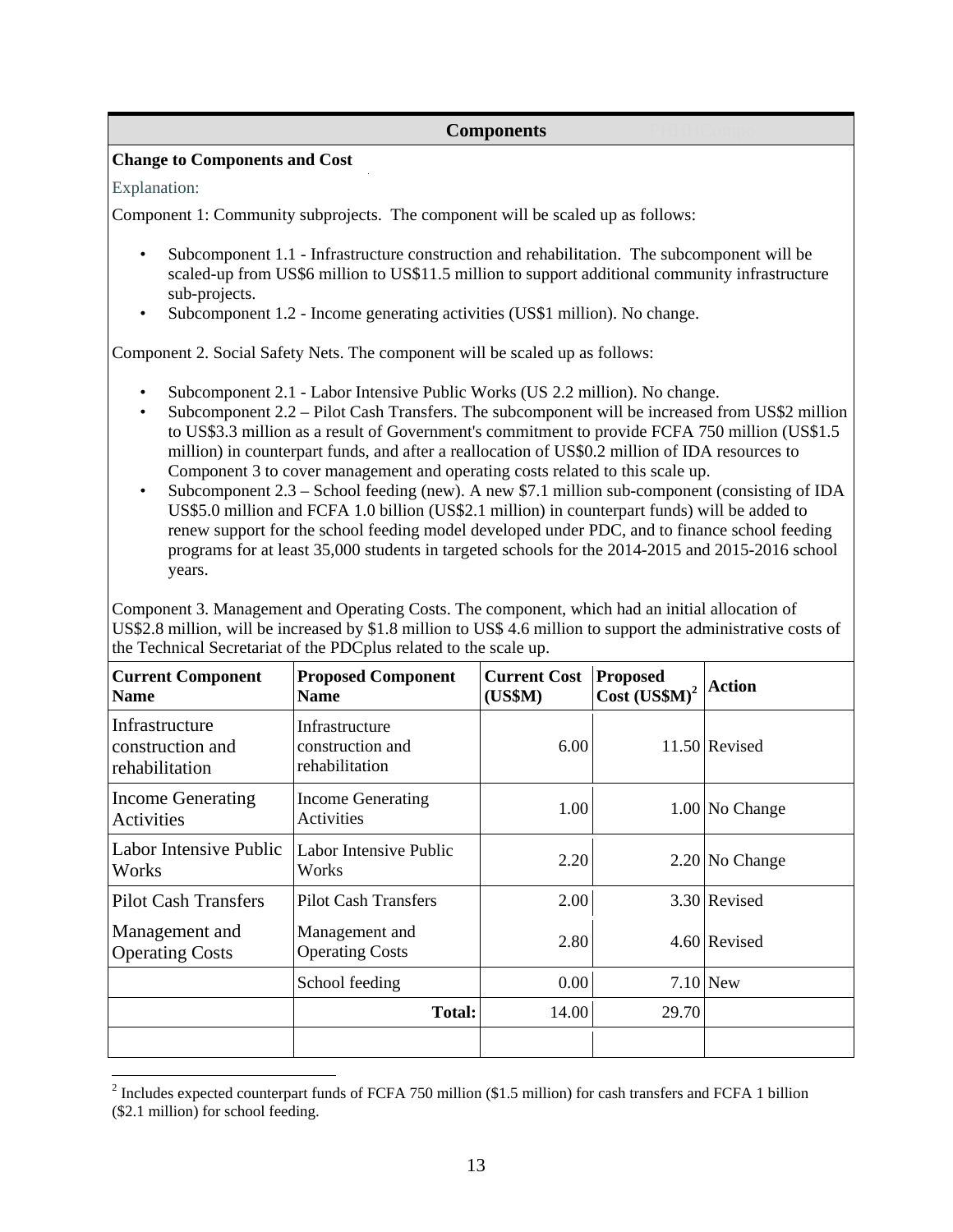### **Other Change(s)**

#### **Change in Implementation Schedule**

Explanation:

In order to allow sufficient time for the implementation of the scaled up activities and for the implementation and impact evaluation of the pilot cash transfer component, the closing date of the project will be extended to September 30, 2016.

#### **Appraisal Summary**

#### **Economic and Financial Analysis**

Explanation:

Investments under the Community Infrastructure Sub-component are not pre-identified given their demand-driven nature, and for this reason an ex-ante cost-benefit analysis is not applicable. However, a comparison of the cost of infrastructure financed by the CDP with that of similar infrastructure built with other approaches suggests that the former was quite cost-effective, e.g., CDP schools were about 15 percent cheaper than schools financed by the EU and UNDP, and CDP latrines were at least 30 percent cheaper than others. Thus, it is reasonable to expect that infrastructure investments under the proposed project will continue to compare favorably to similar infrastructure investments. The economic benefits that will accrue from the project will include improved access to -among others – education, health and IGAs for poor rural communities.

The design of the selection process for Infrastructure Subprojects incorporates measures to maximize economic benefits including: (a) a participatory community planning mechanism to select investments, which ensures that investments address the real needs of the population and will therefore be put to good use; (b) direct implication of local representatives of sectoral ministries, which ensures that investments are in line with national priorities and implemented according to sectoral guidelines; and (c) a comprehensive subproject screening process including a technical and feasibility review.

The Additional Financing for the School Feeding Sub-component will use the same implementation approach as the PDC project. The approach is based on the existing informal system of village women who will prepare and distribute meals via the PTA and the support of well trained and experienced local NGOs. This system is well-tested and reasonably efficient, is far less expensive than building and running formal canteens, and generates additional income that remains in the community.

The School Feeding Sub-component under the PDC has had a positive and significant impact on poor households. The economic benefits of the School Feeding Project go well beyond the immediate substitution effect in the expenditures of households of providing meals to children. A 2011 assessment of the PDC school feeding program showed a significant impact on poor families, school enrollment and overall health conditions. In particular: i) the net transfer of the project through meals was estimated at about 20 percent of households' yearly food consumption (based on the 2006 QUIBB survey); ii) the enrollment of new students in beneficiary schools in 2009-2010 increased by 9 percent, well above the average increase experienced in non-beneficiary schools; and (iii) it was estimated that more than US\$1,500 a month has been injected in communities as a result of the project approach to meal preparation, which relies on the local community, local food products and the work of village women.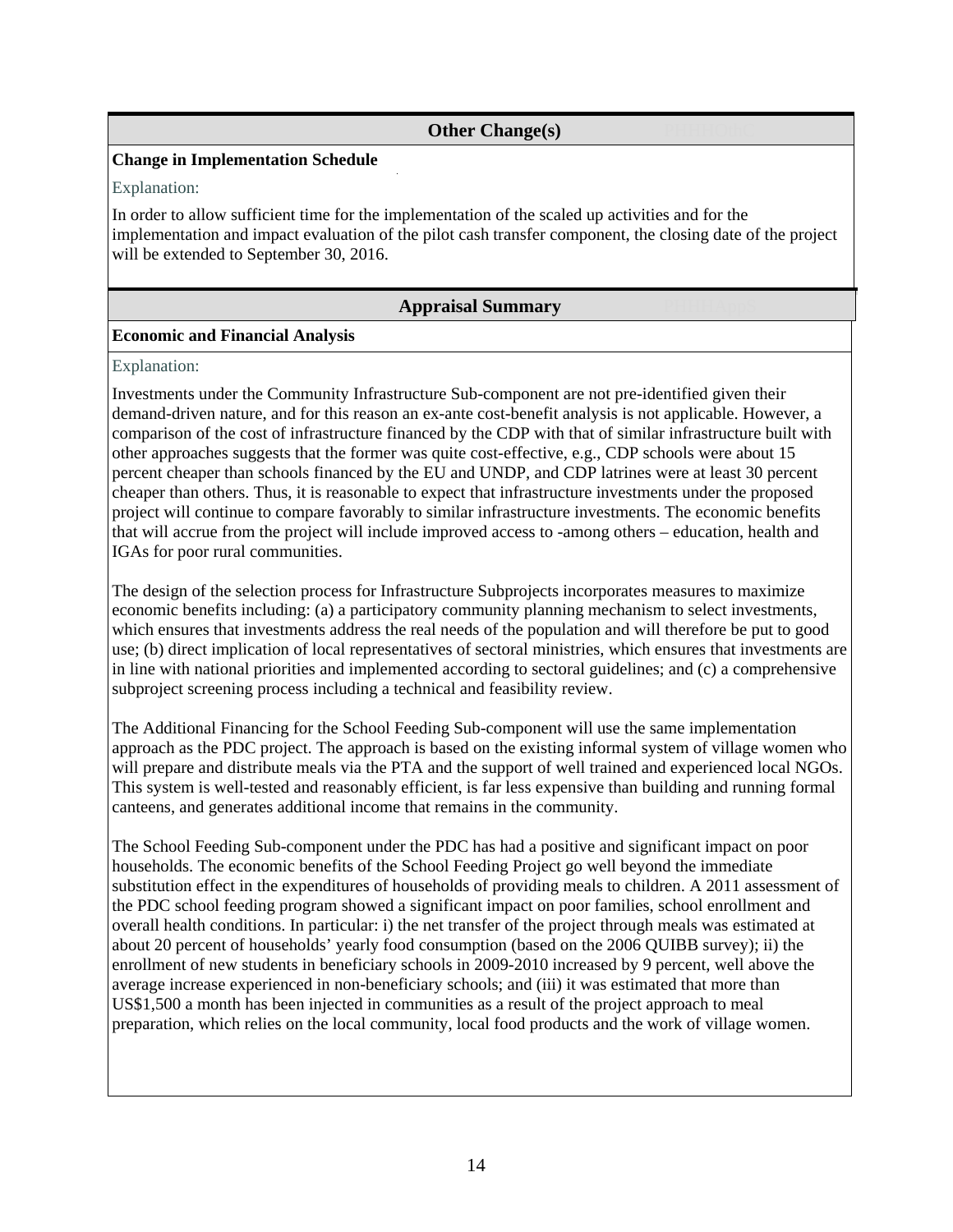### **Technical Analysis**

#### Explanation:

The proposed technical design, both for the community infrastructure projects and the school-feeding program, has been successfully implemented in two previous Bank-supported projects. It was seen as the most appropriate to support the borrower objectives of alleviating poverty in rural areas and promoting community development. In fact, in a country with limited administrative and human capacity at the central level, a community-based delivery mechanism that relies on a decentralized institutional framework is the most suitable approach to reach disadvantaged rural communities and provide basic social infrastructures, employment opportunities and some form of social protection. The proposed design also promotes local decision making, community involvement and ownership.

#### **Social Analysis**

Explanation:

No change

**Environmental Analysis** 

Explanation:

No change

#### **Risk** PHHASRISK **PHHASE**

Explanation:

In terms of the preparation of the additional financing, risks are limited because of Government's commitment and the pre-existing, well tested implementation arrangements.

The level of implementation risk is attenuated by the satisfactory results produced by the same arrangements in the past. Staff in the implementing agencies is familiar with Bank procedures and has shown reasonable technical competence. Still, substantial country level risks and significant risk of fraud and corruption remain which will be mitigated at the project level by community participation and monitoring combined with technical and financial audits. Given the risks described above, overall risk is rated moderate (the same level as the parent project).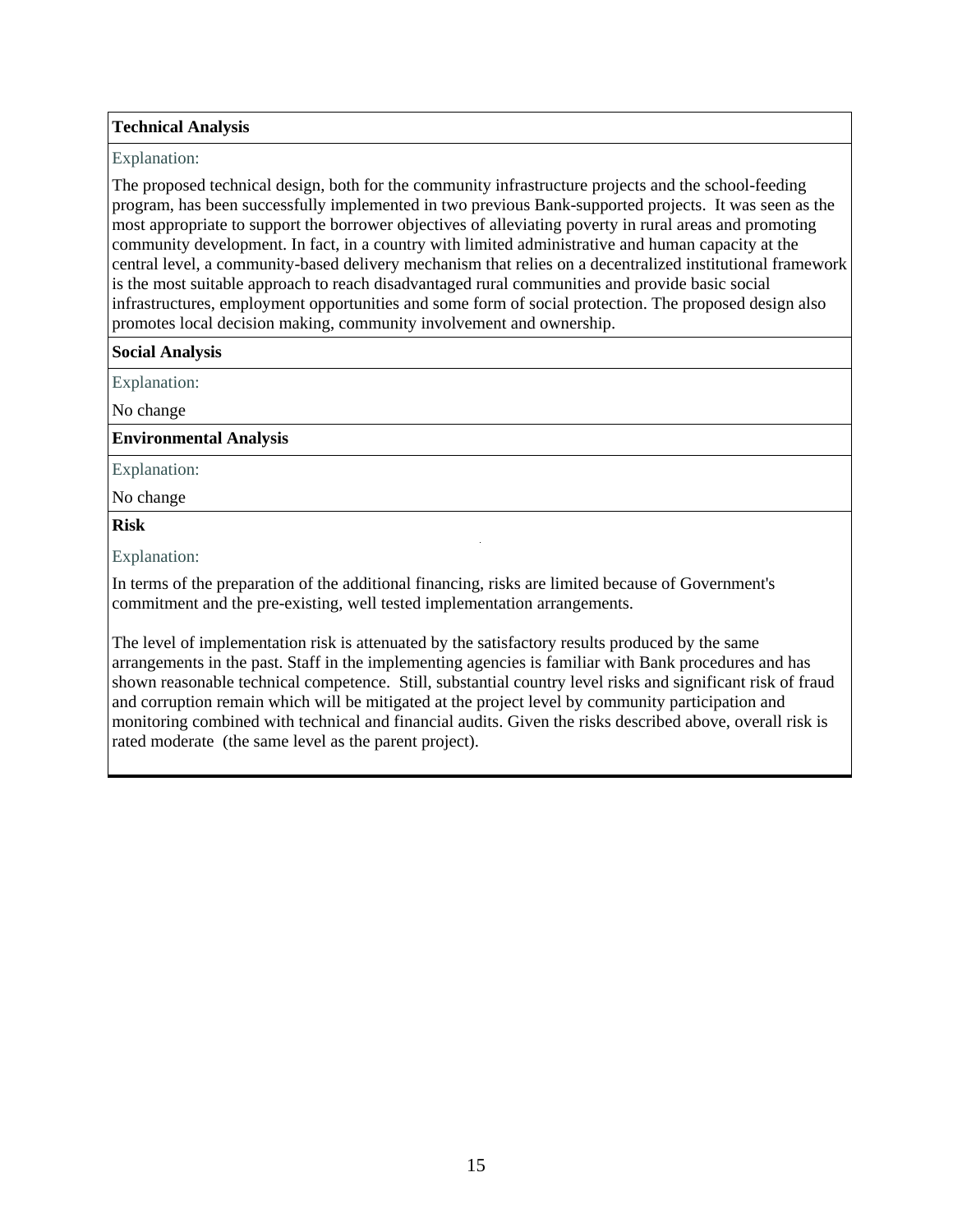# **Annex 1: Results Framework**

| Project Community Development and Safety Nets Project Additional Project<br>Name: Financing (P146598) |                 |                         |                   | Stage:                              | <b>Additional Financing</b>                                  | Status: | <b>DRAFT</b> |
|-------------------------------------------------------------------------------------------------------|-----------------|-------------------------|-------------------|-------------------------------------|--------------------------------------------------------------|---------|--------------|
| Team<br>Leader:                                                                                       | John Van Dyck   | Requesting<br>Unit:     | AFCF <sub>2</sub> | Created by:                         | John Van Dyck on 29-Aug-2013                                 |         |              |
| Product<br>Line:                                                                                      | <b>IBRD/IDA</b> | Responsible<br>Unit:    | <b>AFTSW</b>      | Modified by:                        | John Van Dyck on 04-Feb-2014                                 |         |              |
| Country: Togo                                                                                         |                 | Approval FY: 2014       |                   |                                     |                                                              |         |              |
| Region:<br><b>AFRICA</b>                                                                              |                 | Lending<br>Instrument:  |                   | <b>Investment Project Financing</b> |                                                              |         |              |
| Parent<br>Project ID:                                                                                 | P127200         | Parent Project<br>Name: |                   |                                     | TOGO Community Development and Safety Nets Project (P127200) |         |              |

# **Project Development Objectives**

Original Project Development Objective - Parent:

The proposed Project Development Objective is to provide poor communities with greater access to basic socio-economic infrastructures and social safety nets.

Proposed Project Development Objective - Additional Financing (AF):

### **Results**

Core sector indicators are considered: Yes Results reporting level: Program Level

## **Project Development Objective Indicators**

| <b>Status</b> | Indicator Name               | Core Unit of Measure |         | <b>Baseline</b> | Actual(Current) End Target |               |
|---------------|------------------------------|----------------------|---------|-----------------|----------------------------|---------------|
| Revised       | Direct project beneficiaries | <b>Number</b>        | Value   | 0.00            | 16180.00                   | 125250.00     |
|               |                              |                      | Date    | 15-Jul-2012     | $ 01 - Dec - 2013 $        | $30-Sep-2016$ |
|               |                              |                      | Comment |                 |                            |               |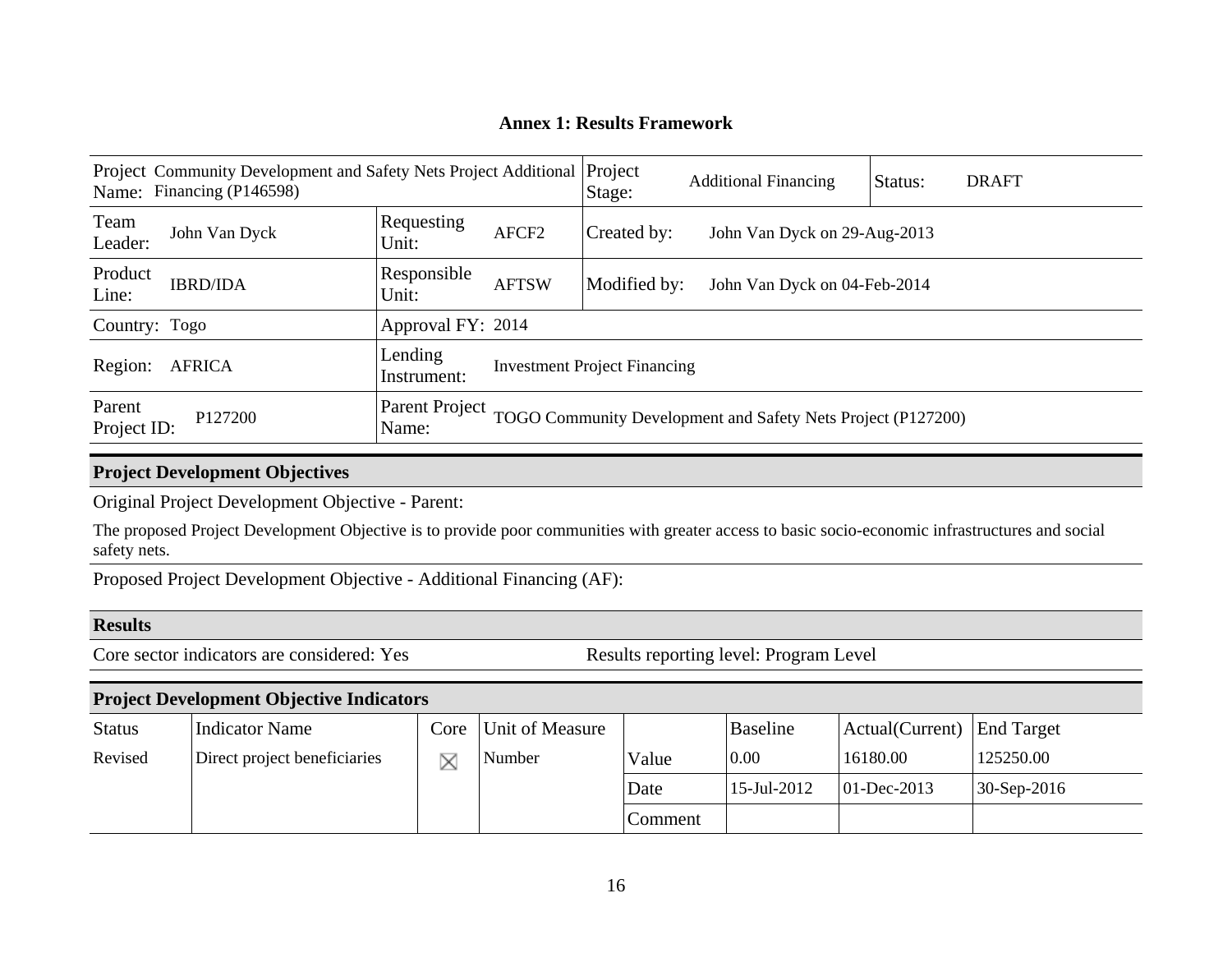| No Change  | Female beneficiaries                                     | X         | Percentage<br>Sub Type<br>Supplemental | Value   | 0.00        | 0.00                                                                                                                                                                                                                                             | 50.00                                                                                                                                                                    |
|------------|----------------------------------------------------------|-----------|----------------------------------------|---------|-------------|--------------------------------------------------------------------------------------------------------------------------------------------------------------------------------------------------------------------------------------------------|--------------------------------------------------------------------------------------------------------------------------------------------------------------------------|
| Revised    | Students enrolled in                                     |           | Number                                 | Value   | 0.00        | 4450.00                                                                                                                                                                                                                                          | 30000.00                                                                                                                                                                 |
|            | rehabilited/constructed schools                          |           | Sub Type                               | Date    | 15-Jul-2012 | 01-Dec-2013                                                                                                                                                                                                                                      | 30-Sep-2016                                                                                                                                                              |
|            |                                                          | Breakdown | Comment                                |         |             | Calculated on the basis<br>of the following<br>assumptions: 320<br>infrastructures built of<br>which 50% are<br>schools, 3 classrooms<br>per school and 50<br>students per classroom,<br>33% student turnover<br>in classrooms built per<br>year |                                                                                                                                                                          |
| Revised    | Beneficiaries with access to an<br>improved water source |           | Number                                 | Value   | 0.00        | 6750.00                                                                                                                                                                                                                                          | 40000.00                                                                                                                                                                 |
|            |                                                          |           | Sub Type                               | Date    | 15-Jul-2012 | 01-Dec-2013                                                                                                                                                                                                                                      | 30-Sep-2016                                                                                                                                                              |
|            |                                                          |           | Breakdown                              | Comment |             |                                                                                                                                                                                                                                                  | Calculated on the basis<br>of the following<br>assumptions: 320<br>infrastructures built of<br>which 50 are water,<br>and about 800<br>beneficiaries per water<br>source |
| Marked for | Beneficiaries receiving cash                             | J.        | Number                                 | Value   | 0.00        | 0.00                                                                                                                                                                                                                                             | 8000.00                                                                                                                                                                  |
| Deletion   | transfers                                                |           | Sub Type                               | Date    | 15-Jul-2012 | 10-Aug-2012                                                                                                                                                                                                                                      | 31-Dec-2015                                                                                                                                                              |
|            |                                                          |           | Breakdown                              | Comment |             |                                                                                                                                                                                                                                                  | replaced with core<br>indicator                                                                                                                                          |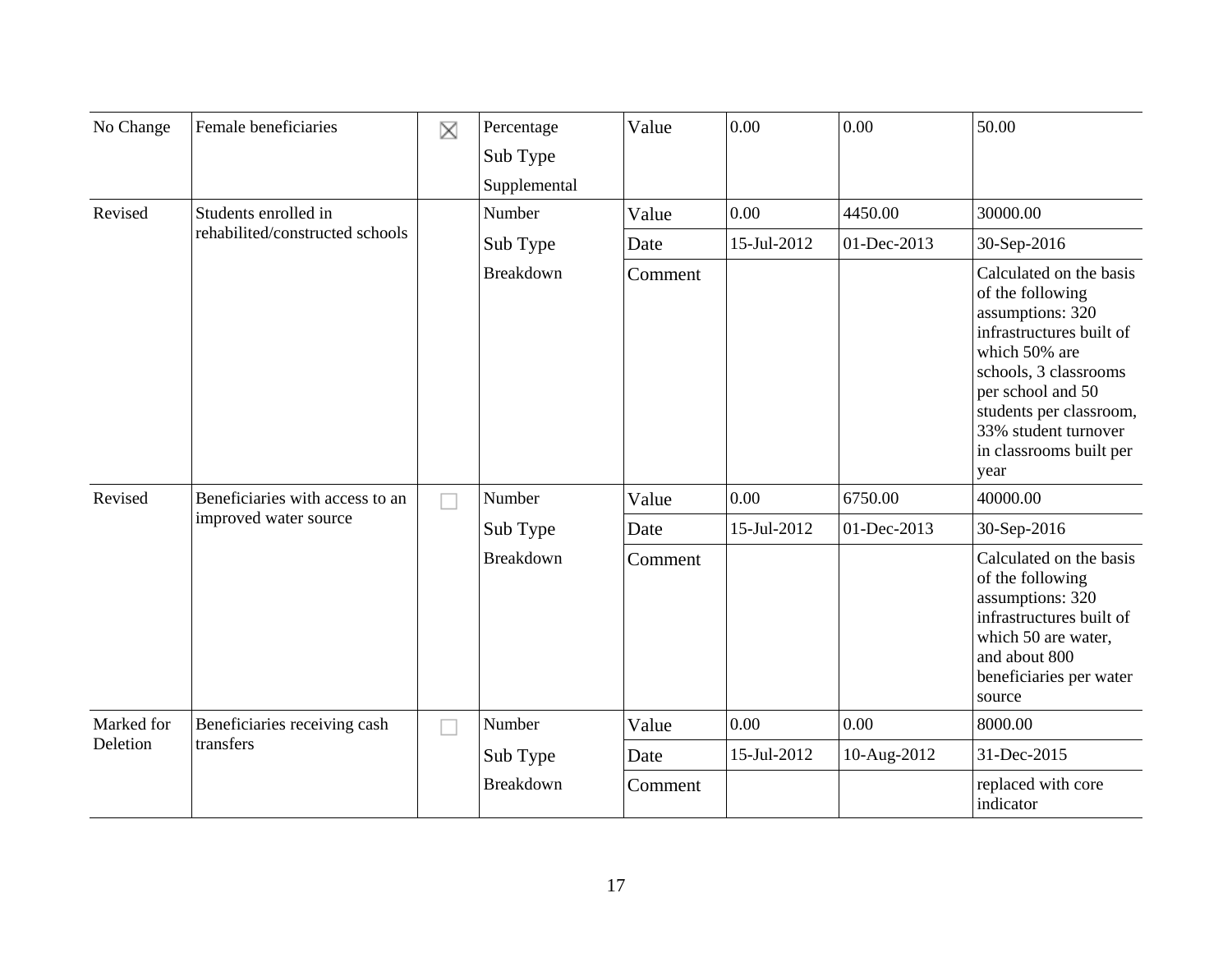| Marked for                                        | <b>Beneficiaries from LIPW</b>                        |   | Number           | Value   | 0.00        | 0.00        | 100000.00                                                                                                                   |
|---------------------------------------------------|-------------------------------------------------------|---|------------------|---------|-------------|-------------|-----------------------------------------------------------------------------------------------------------------------------|
| Deletion                                          |                                                       |   | Sub Type         | Date    | 15-Jul-2012 | 10-Aug-2012 | 31-Dec-2015                                                                                                                 |
|                                                   |                                                       |   | <b>Breakdown</b> | Comment |             |             |                                                                                                                             |
| <b>New</b>                                        | <b>Beneficiaries of Safety Nets</b>                   | X | Number           | Value   | 0.00        | 3474.00     | 53000.00                                                                                                                    |
|                                                   | programs (number)                                     |   |                  | Date    | 15-Jul-2012 | 01-Dec-2013 | 30-Sep-2016                                                                                                                 |
|                                                   |                                                       |   |                  | Comment |             |             | to align original<br>indicator with the<br>Bank's core indicator                                                            |
| <b>New</b><br><b>Beneficiaries of Safety Nets</b> |                                                       | X | Number           | Value   | 0.00        | 0.00        | 8000.00                                                                                                                     |
|                                                   | programs - Unconditional cash<br>transfers (number)   |   | Sub Type         | Date    | 15-Jul-2012 | 01-Dec-2013 | 30-Sep-2016                                                                                                                 |
|                                                   |                                                       |   | <b>Breakdown</b> | Comment |             |             | <b>Includes JSDF</b><br>financing. Indicator<br>revised to align<br>original indicator with<br>the Bank's core<br>indicator |
| <b>New</b>                                        | <b>Beneficiaries of Safety Nets</b>                   | X | Number           | Value   | 0.00        | 3474.00     | 10000.00                                                                                                                    |
|                                                   | programs - Cash-for-work,<br>food-for-work and public |   | Sub Type         | Date    | 15-Jul-2012 | 01-Dec-2013 | 30-Sep-2016                                                                                                                 |
|                                                   | works (number)                                        |   | Breakdown        | Comment |             |             | to align original<br>indicator with the<br>Bank's core indicator                                                            |
| <b>New</b>                                        | <b>Beneficiaries of Safety Nets</b>                   | X | Number           | Value   | 0.00        | 0.00        | 35000.00                                                                                                                    |
|                                                   | programs - School feeding<br>programs (number)        |   | Sub Type         | Date    | 20-Nov-2013 | 01-Dec-2013 | 30-Sep-2016                                                                                                                 |
|                                                   |                                                       |   | <b>Breakdown</b> | Comment |             |             | new component under<br><b>Additional Financing</b>                                                                          |
| <b>New</b>                                        | <b>Beneficiaries of Labor Market</b>                  | X | Number           | Value   | 0.00        | 1506.00     | 2250.00                                                                                                                     |
|                                                   | programs (number)                                     |   |                  | Date    | 15-Jul-2012 | 01-Dec-2013 | 30-Sep-2016                                                                                                                 |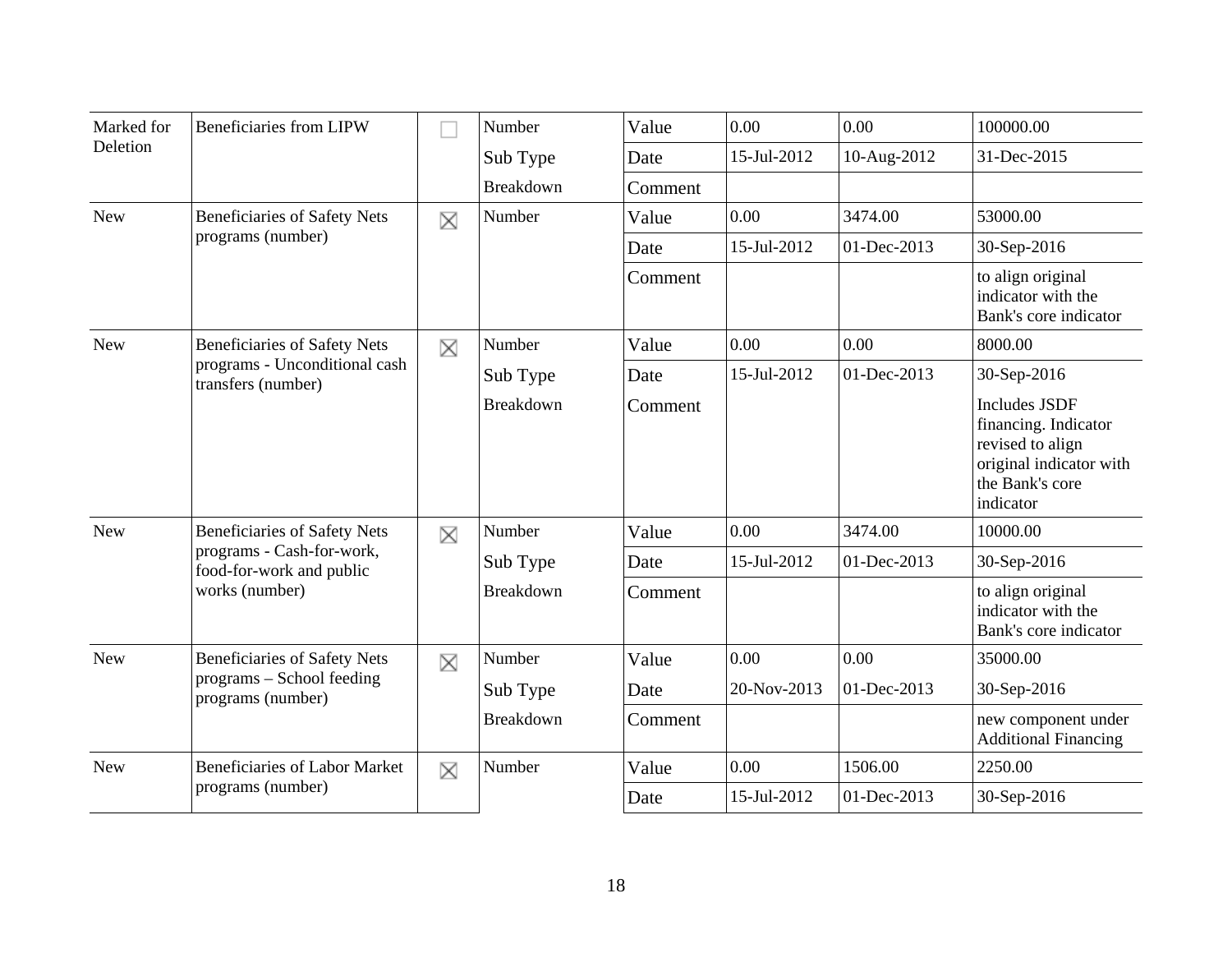|               |                                                    |      |                        | Comment |                 |                 | to align original<br>indicator with the<br>Bank's core indicator     |
|---------------|----------------------------------------------------|------|------------------------|---------|-----------------|-----------------|----------------------------------------------------------------------|
| <b>New</b>    | <b>Beneficiaries of Labor Market</b>               | X    | Number                 | Value   | 0.00            | 1506.00         | 2250.00                                                              |
|               | programs - Supporting<br>entrepreneurship (number) |      | Sub Type               | Date    | 15-Jul-2012     | 01-Dec-2013     | 30-Sep-2016                                                          |
|               |                                                    |      | <b>Breakdown</b>       | Comment |                 |                 | to align original<br>indicators with the<br>Bank's core indicators   |
| Revised       | Community subprojects                              |      | Percentage             | Value   | 0.00            | 0.00            | 80.00                                                                |
|               | operating one year after<br>completion             |      |                        | Date    | 15-Jul-2012     | 01-Dec-2013     | 30-Sep-2016                                                          |
|               |                                                    |      |                        | Comment |                 |                 | to reflect new closing<br>date                                       |
| Revised       | Households receiving cash<br>transfers on schedule |      | Percentage             | Value   | 0.00            | 0.00            | 70.00                                                                |
|               |                                                    |      |                        | Date    | 15-Jul-2012     | 01-Dec-2013     | 30-Sep-2016                                                          |
|               |                                                    |      |                        | Comment |                 |                 | to reflect new closing<br>date                                       |
|               | <b>Intermediate Results Indicators</b>             |      |                        |         |                 |                 |                                                                      |
| <b>Status</b> | <b>Indicator Name</b>                              | Core | <b>Unit of Measure</b> |         | <b>Baseline</b> | Actual(Current) | <b>End Target</b>                                                    |
| Revised       | Basic socio economic                               |      | Number                 | Value   | 0.00            | 38.00           | 320.00                                                               |
|               | infrastructure<br>built/rehabilitated/maintained   |      |                        | Date    | 15-Jul-2012     | 01-Dec-2013     | 30-Sep-2016                                                          |
|               |                                                    |      |                        | Comment |                 |                 | Estimated based on<br>assumptions of average<br>cost of sub-projects |
| Marked for    | Classrooms built or                                |      | Number                 | Value   | 0.00            | 0.00            | 0.00                                                                 |
| Deletion      | rehabilitated                                      |      | Sub Type               | Date    | 15-Jul-2012     | 10-Aug-2012     | 31-Dec-2015                                                          |

Breakdown Comment | replaced with core

indicator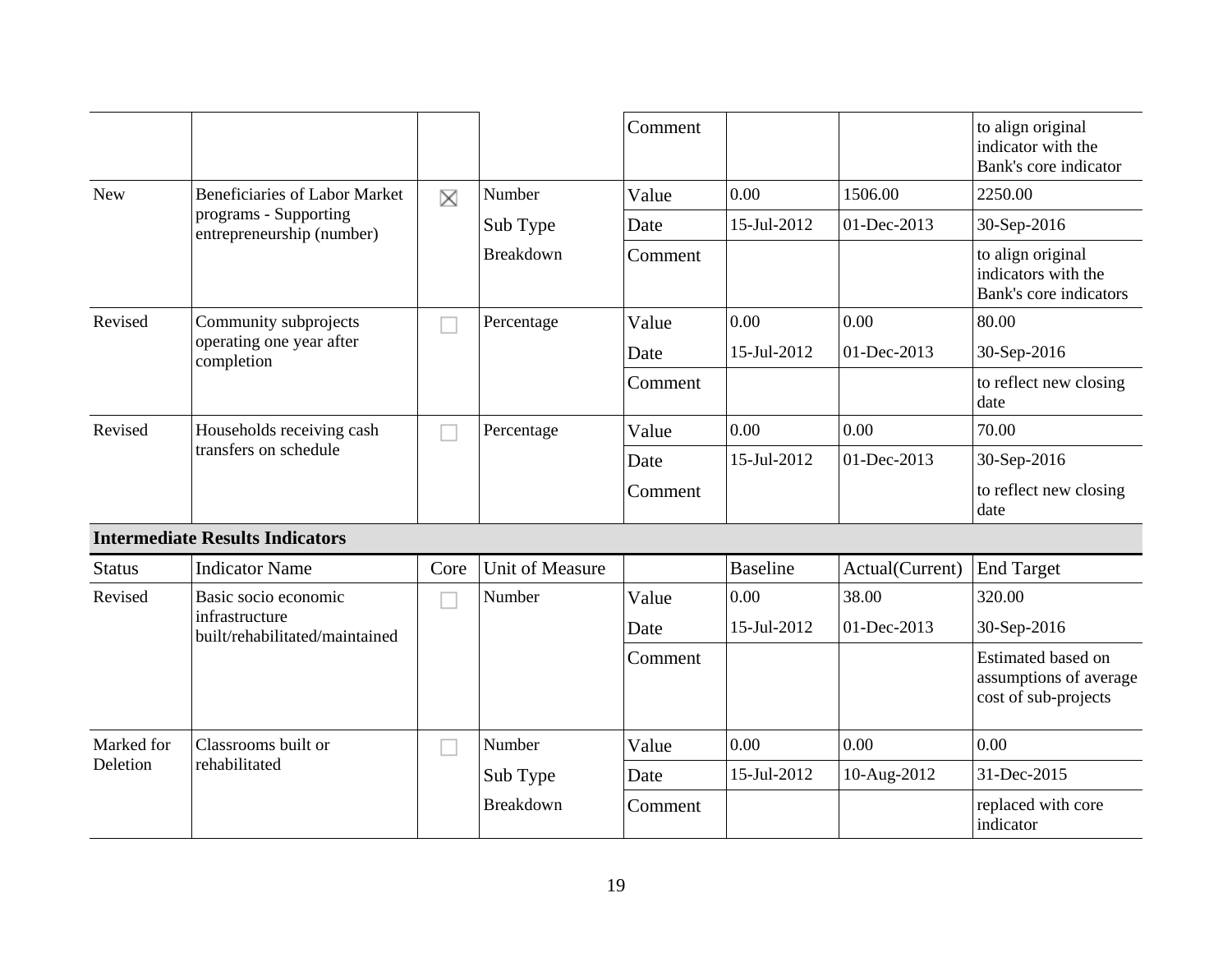| Marked for | health facilities                                   |        | Number           | Value   | 0.00        | 0.00        | 0.00                                                                                                                                                                                                                                                                                                        |
|------------|-----------------------------------------------------|--------|------------------|---------|-------------|-------------|-------------------------------------------------------------------------------------------------------------------------------------------------------------------------------------------------------------------------------------------------------------------------------------------------------------|
| Deletion   | constructed/renovated and/or<br>equiped             |        | Sub Type         | Date    | 15-Jul-2012 | 10-Aug-2012 | 31-Dec-2015                                                                                                                                                                                                                                                                                                 |
|            |                                                     |        | <b>Breakdown</b> | Comment |             |             | replaced with core<br>indicator                                                                                                                                                                                                                                                                             |
| Marked for | Improved community water                            | $\sim$ | Number           | Value   | 0.00        | 0.00        | 0.00                                                                                                                                                                                                                                                                                                        |
| Deletion   | points constructed or<br>rehabilitated              |        | Sub Type         | Date    | 15-Jul-2012 | 10-Aug-2012 | 31-Dec-2015                                                                                                                                                                                                                                                                                                 |
|            |                                                     |        | Breakdown        | Comment |             |             | replaced with core<br>indicator                                                                                                                                                                                                                                                                             |
| <b>New</b> | Number of additional                                | X      | Number           | Value   | 0.00        | 89.00       | 500.00                                                                                                                                                                                                                                                                                                      |
|            | classrooms built or<br>rehabilitated at the primary |        |                  | Date    | 15-Jul-2012 | 01-Dec-2013 | 30-Sep-2016                                                                                                                                                                                                                                                                                                 |
|            | level resulting from project<br>interventions.      |        |                  | Comment |             |             | Revised to align<br>original indicator with<br>the Bank's core<br>indicator and to<br>provide target value<br>which was missing<br>from original<br>PAD.Calculated on the<br>basis of the following<br>assumptions: 320<br>infrastructures built of<br>which 52% are<br>schools, 3 classrooms<br>per school |
| <b>New</b> | Health facilities constructed,                      | X      | Number           | Value   | 0.00        | 3.00        | 20.00                                                                                                                                                                                                                                                                                                       |
|            | renovated, and/or equipped<br>(number)              |        |                  | Date    | 15-Jul-2012 | 01-Dec-2013 | 30-Sep-2016                                                                                                                                                                                                                                                                                                 |
|            |                                                     |        |                  | Comment |             |             | Revised to align<br>original indicator with<br>the Bank's core<br>indicator and to                                                                                                                                                                                                                          |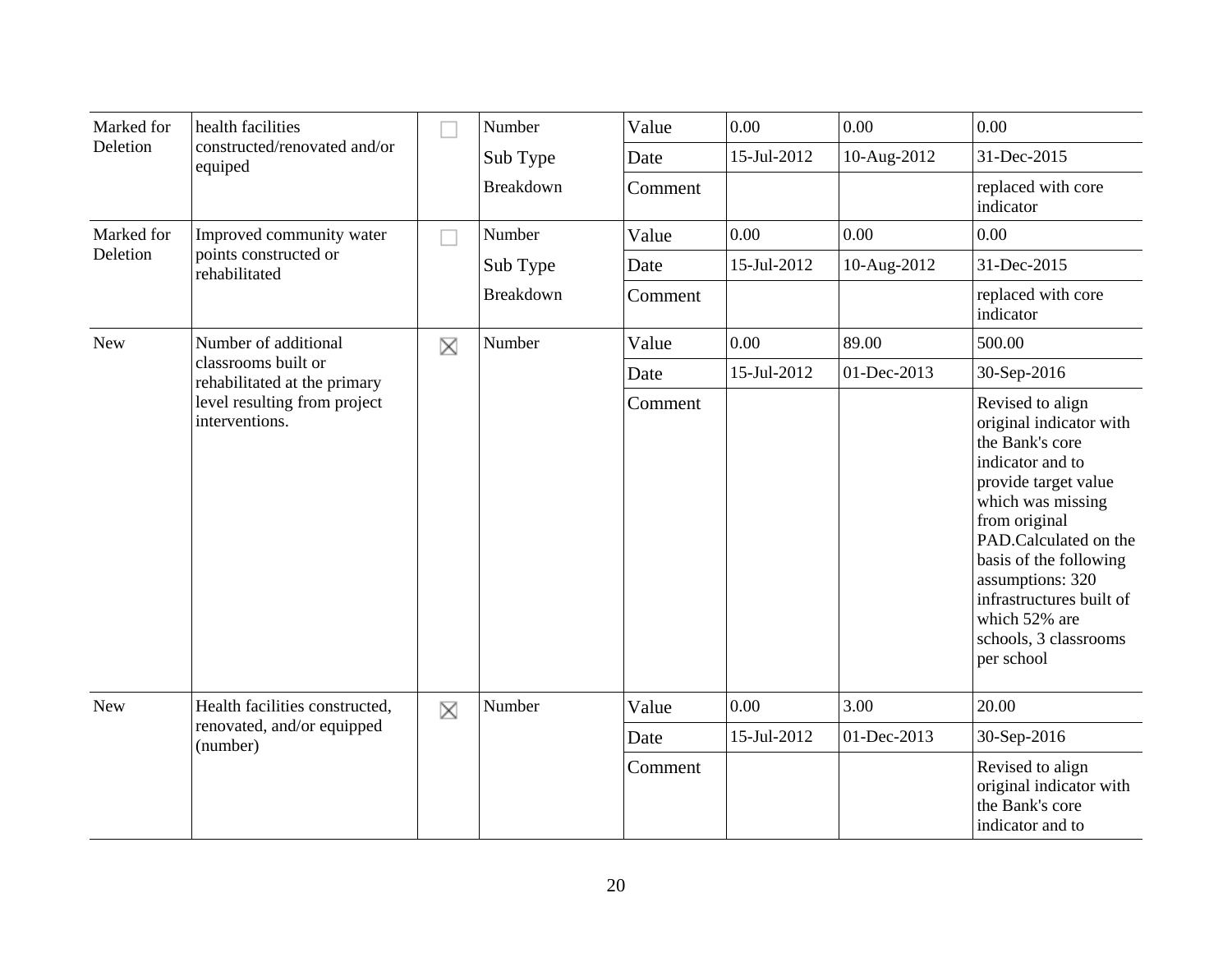|            |                                                             |   |            |         |             |             | provide target value<br>which was missing<br>from original PAD.<br>Calculated on the basis<br>of the following<br>assumptions: 320<br>subprojects, of which<br>about 6% are health<br>facilities                                                                         |
|------------|-------------------------------------------------------------|---|------------|---------|-------------|-------------|--------------------------------------------------------------------------------------------------------------------------------------------------------------------------------------------------------------------------------------------------------------------------|
| <b>New</b> | Improved community water                                    | X | Number     | Value   | 0.00        | 9.00        | 50.00                                                                                                                                                                                                                                                                    |
|            | points constructed or<br>rehabilitated under the project    |   |            | Date    | 15-Jul-2012 | 01-Dec-2013 | 30-Sep-2016                                                                                                                                                                                                                                                              |
|            |                                                             |   |            | Comment |             |             | Revised to align<br>original indicator with<br>the Bank's core<br>indicator and to<br>provide target value<br>which was missing<br>from original PAD.<br>Calculated on the basis<br>of the following<br>assumptions: 320<br>subprojects of which<br>16% are water points |
| Revised    | Basic socio economic                                        |   | Percentage | Value   | 0.00        | 0.00        | 80.00                                                                                                                                                                                                                                                                    |
|            | infrastructure assessed as<br>having satisfactory technical |   |            | Date    | 15-Jul-2012 | 01-Dec-2013 | 30-Sep-2016                                                                                                                                                                                                                                                              |
|            | quality                                                     |   |            | Comment |             |             | to reflect new closing<br>date                                                                                                                                                                                                                                           |
| No Change  | Income generating activities                                |   | Number     | Value   | 0.00        | 57.00       | 150.00                                                                                                                                                                                                                                                                   |
|            | subprojects                                                 |   |            | Date    | 15-Jul-2012 | 01-Dec-2013 | 31-Dec-2015                                                                                                                                                                                                                                                              |
|            |                                                             |   |            | Comment |             |             |                                                                                                                                                                                                                                                                          |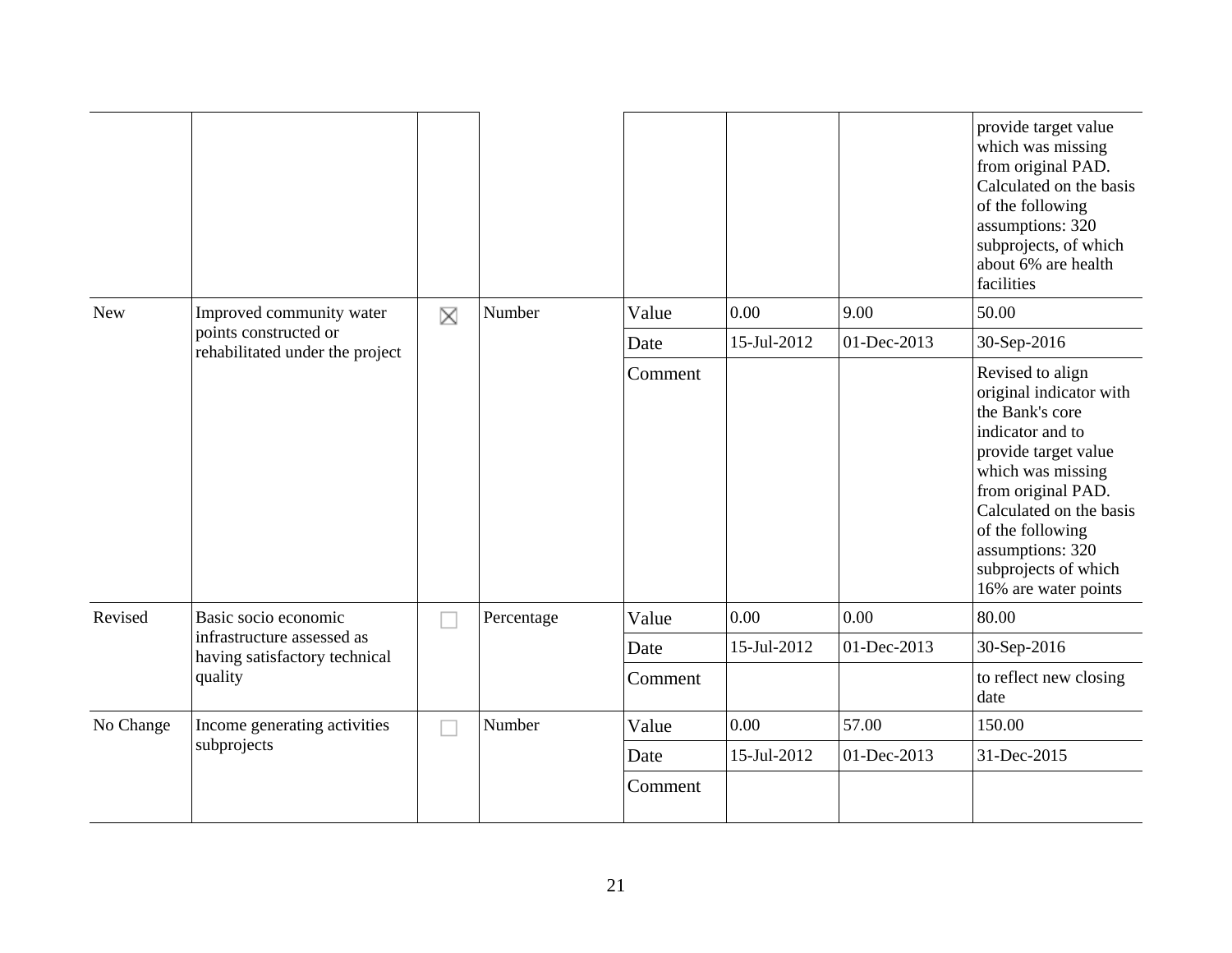| No Change | Person days of work provided                     |                          | Number     | Value   | 0.00        | 138960.00   | 400000.00                                                                                                         |
|-----------|--------------------------------------------------|--------------------------|------------|---------|-------------|-------------|-------------------------------------------------------------------------------------------------------------------|
|           | through this project                             |                          |            | Date    | 15-Jul-2012 | 01-Dec-2013 | 31-Dec-2015                                                                                                       |
|           |                                                  |                          |            | Comment |             |             |                                                                                                                   |
| Revised   | Female participation in labor                    |                          | Percentage | Value   | 0.00        | 4985.00     | 40.00                                                                                                             |
|           | intensive public works                           |                          |            | Date    | 15-Jul-2012 | 01-Dec-2013 | 31-Dec-2015                                                                                                       |
|           |                                                  |                          |            | Comment |             |             | Revised to clarify that<br>this indicator refers to<br>female participation in<br>labor intensive public<br>works |
| No Change | Young people (aged less than                     |                          | Percentage | Value   | 0.00        | 59.81       | 70.00                                                                                                             |
|           | 35) employed                                     |                          |            | Date    | 15-Jul-2012 | 01-Dec-2013 | 31-Dec-2015                                                                                                       |
|           |                                                  |                          |            | Comment |             |             |                                                                                                                   |
| No Change | Public works schemes                             | Ξ                        | Percentage | Value   | 80.00       | 0.00        | 85.00                                                                                                             |
|           | completed with satisfactory<br>technical quality |                          |            | Date    | 15-Jul-2012 | 01-Dec-2013 | 31-Dec-2015                                                                                                       |
|           |                                                  |                          |            | Comment |             |             |                                                                                                                   |
| Revised   | Communal infrastructures                         | $\overline{\phantom{a}}$ | Number     | Value   | 0.00        | 42.00       | 125.00                                                                                                            |
|           | rehabilitated through the public<br>works        |                          |            | Date    | 15-Jul-2012 | 01-Dec-2013 | 31-Dec-2015                                                                                                       |
|           |                                                  |                          |            | Comment |             |             | To provide target<br>which was missing<br>from PAD                                                                |
| Revised   | Registered households who are                    |                          | Percentage | Value   | 0.00        | 0.00        | 100.00                                                                                                            |
|           | receiving the cash transfers                     |                          |            | Date    | 15-Jul-2012 | 01-Dec-2013 | 30-Sep-2016                                                                                                       |
|           |                                                  |                          |            | Comment |             |             | to reflect new closing<br>date                                                                                    |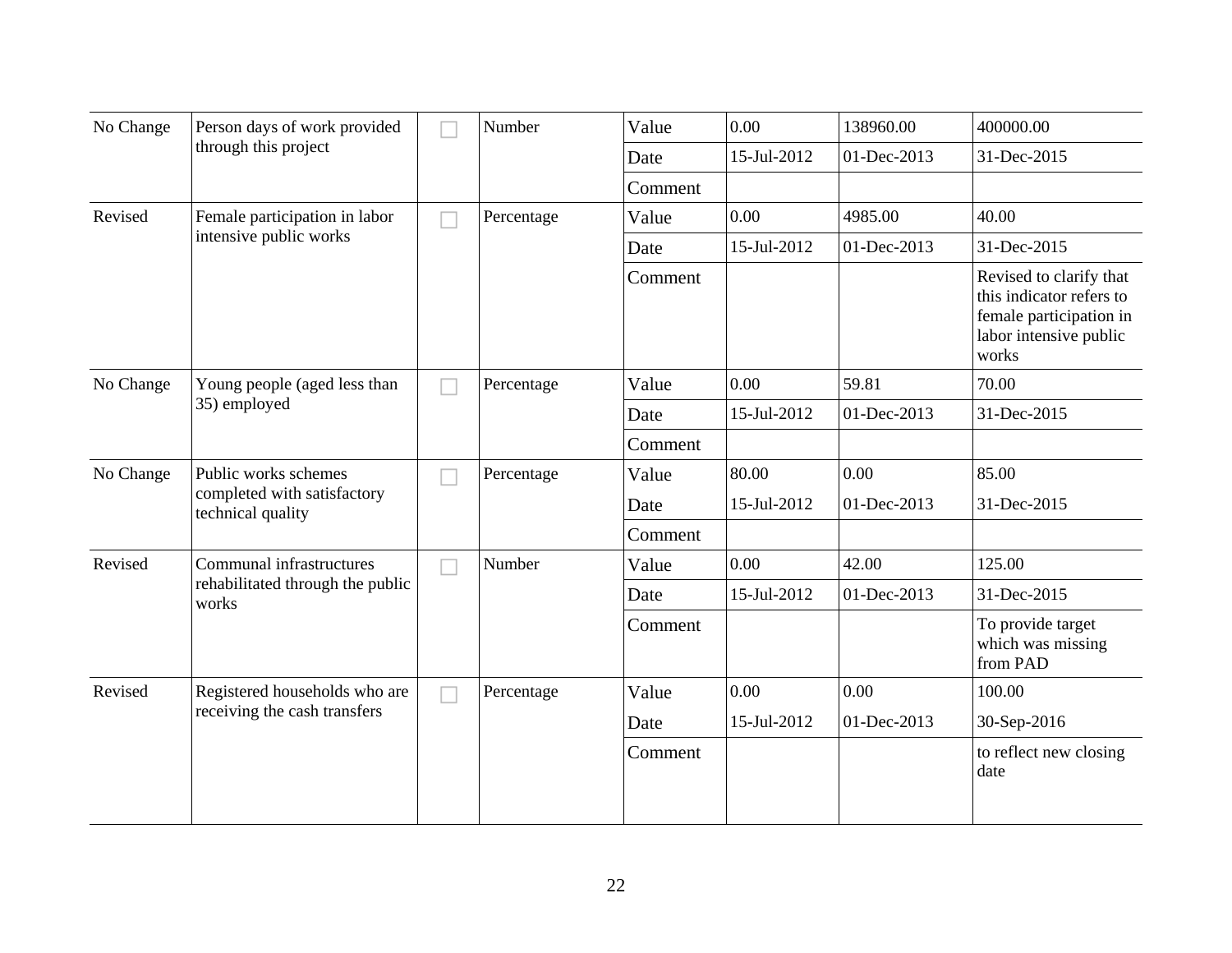| Revised    | Beneficiaries complying with                                                                 |  | Percentage | Value   | 0.00        | 0.00            | 95.00                                                                    |
|------------|----------------------------------------------------------------------------------------------|--|------------|---------|-------------|-----------------|--------------------------------------------------------------------------|
|            | the requirements to participate<br>in soft conditions                                        |  |            | Date    | 15-Jul-2012 | 01-Dec-2013     | 30-Sep-2016                                                              |
|            |                                                                                              |  |            | Comment |             |                 | to reflect new closing<br>date                                           |
| <b>New</b> | Meals provided to students in                                                                |  | Number     | Value   | 0.00        | 0.00            | 12000000.00                                                              |
|            | schools targeted for school<br>feeding                                                       |  |            | Date    | 01-Dec-2013 | 01-Dec-2013     | 30-Sep-2016                                                              |
|            |                                                                                              |  |            | Comment |             |                 |                                                                          |
| <b>New</b> | Schools benefitting from                                                                     |  | Number     | Value   | 0.00        | 0.00            | 150.00                                                                   |
|            | school feeding program                                                                       |  |            | Date    | 01-Dec-2013 | 01-Dec-2013     | 30-Sep-2016                                                              |
|            |                                                                                              |  |            | Comment |             |                 |                                                                          |
| <b>New</b> | Percent of schools benefitting                                                               |  | Percentage | Value   | 0.00        | 0.00            | 90.00                                                                    |
|            | from school feeding that are in<br>the poorest 20% of cantons in                             |  |            | Date    | 01-Dec-2013 | $01 - Dec-2013$ | 30-Sep-2016                                                              |
|            | their region (excluding schools<br>in villages targeted by the<br><b>Impact Evaluation</b> ) |  |            | Comment |             |                 |                                                                          |
| Revised    | Maximum percentage of                                                                        |  | Percentage | Value   | 17.00       | 0.00            | 17.00                                                                    |
|            | project funds used for project<br>management                                                 |  |            | Date    | 15-Jul-2012 | 01-Dec-2013     | 30-Sep-2016                                                              |
|            |                                                                                              |  |            | Comment |             |                 | reduced in light of<br>economies of scale due<br>to additional financing |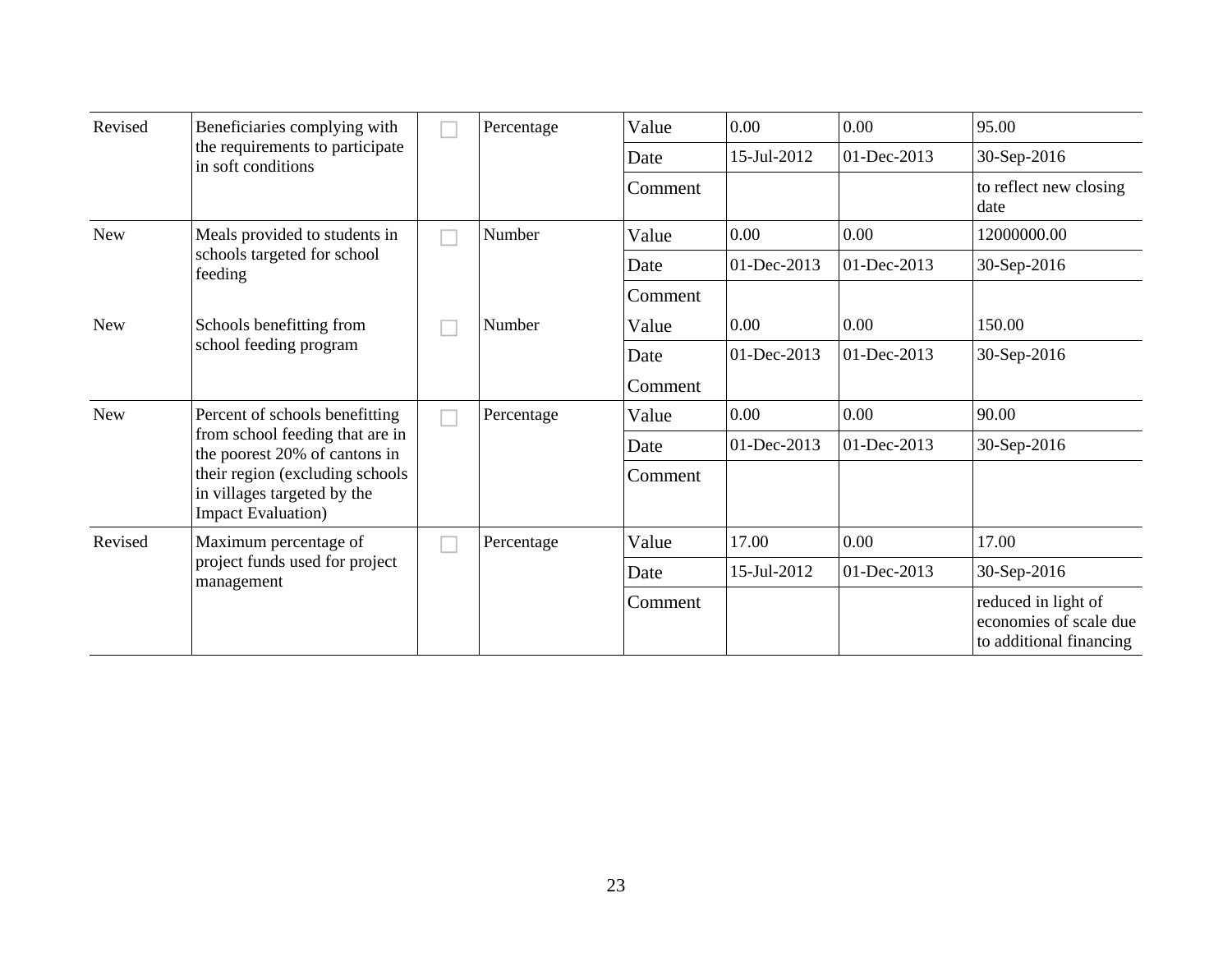# **Annex 2: Operational Risk Assessment Framework (ORAF)**

# **Togo: Community Development and Safety Nets Project Additional Financing (P146598)**

| Project Stakeholder Risks                                                                                                                                                                                            |                                                                                                                                                                                                                                                                                                              |                |                                                                                                                                                                                  |                             |                  |                   |  |  |  |
|----------------------------------------------------------------------------------------------------------------------------------------------------------------------------------------------------------------------|--------------------------------------------------------------------------------------------------------------------------------------------------------------------------------------------------------------------------------------------------------------------------------------------------------------|----------------|----------------------------------------------------------------------------------------------------------------------------------------------------------------------------------|-----------------------------|------------------|-------------------|--|--|--|
| <b>Stakeholder Risk</b>                                                                                                                                                                                              | <b>Rating</b>                                                                                                                                                                                                                                                                                                | Low            |                                                                                                                                                                                  |                             |                  |                   |  |  |  |
| <b>Risk Description:</b>                                                                                                                                                                                             | <b>Risk Management:</b>                                                                                                                                                                                                                                                                                      |                |                                                                                                                                                                                  |                             |                  |                   |  |  |  |
| Other donors could raise objections to AF design and<br>implementation.<br>The government does not endorse the AF, causing lack of                                                                                   | The WFP and UNICEF have already been consulted during bilateral meetings on this<br>AF and support the operation.                                                                                                                                                                                            |                |                                                                                                                                                                                  |                             |                  |                   |  |  |  |
|                                                                                                                                                                                                                      | <b>Resp:</b>                                                                                                                                                                                                                                                                                                 | <b>Status:</b> | <b>Stage:</b>                                                                                                                                                                    | <b>Recurrent: Due Date:</b> |                  | <b>Frequency:</b> |  |  |  |
| ownership from the onset.                                                                                                                                                                                            | <b>Bank</b>                                                                                                                                                                                                                                                                                                  | Completed      | Preparation                                                                                                                                                                      |                             | 02-Aug-2013      |                   |  |  |  |
|                                                                                                                                                                                                                      | <b>Risk Management:</b>                                                                                                                                                                                                                                                                                      |                |                                                                                                                                                                                  |                             |                  |                   |  |  |  |
|                                                                                                                                                                                                                      | The team has ensured that the project responds to Government priorities. This project<br>enjoys strong government commitment, and is in line with its key priorities. The<br>Minister of Community Development has expressed her support for the additional<br>financing and the activities to be supported. |                |                                                                                                                                                                                  |                             |                  |                   |  |  |  |
|                                                                                                                                                                                                                      | <b>Resp:</b>                                                                                                                                                                                                                                                                                                 | <b>Status:</b> | <b>Stage:</b>                                                                                                                                                                    | <b>Recurrent:</b>           | <b>Due Date:</b> | <b>Frequency:</b> |  |  |  |
|                                                                                                                                                                                                                      | Client                                                                                                                                                                                                                                                                                                       | Completed      | Preparation                                                                                                                                                                      |                             | 16-Aug-2013      |                   |  |  |  |
| Implementing Agency (IA) Risks (including Fiduciary Risks)                                                                                                                                                           |                                                                                                                                                                                                                                                                                                              |                |                                                                                                                                                                                  |                             |                  |                   |  |  |  |
| Capacity                                                                                                                                                                                                             | <b>Rating</b>                                                                                                                                                                                                                                                                                                | Low            |                                                                                                                                                                                  |                             |                  |                   |  |  |  |
| <b>Risk Description:</b>                                                                                                                                                                                             | <b>Risk Management:</b>                                                                                                                                                                                                                                                                                      |                |                                                                                                                                                                                  |                             |                  |                   |  |  |  |
| The Technical Secretariat and regional AGAIBs have<br>developed a strong capacity for CDD and safety nets<br>projects (including FM capacity) during the                                                             | as M&E.                                                                                                                                                                                                                                                                                                      |                | The project will continue to provide support to the implementing agency and AGAIBs to<br>build capacity to manage safety nets programs and to perform key project functions such |                             |                  |                   |  |  |  |
| implementation of Community Development Project (PDC)<br>and Community Development and Safety Nets Project<br>(PDCplus) with the World Bank. Their performance was<br>rated satisfactory during the last evaluation. | Resp:                                                                                                                                                                                                                                                                                                        | <b>Status:</b> | <b>Stage:</b>                                                                                                                                                                    | Recurrent:                  | <b>Due Date:</b> | <b>Frequency:</b> |  |  |  |
|                                                                                                                                                                                                                      | Client                                                                                                                                                                                                                                                                                                       | Not Yet Due    | <b>Both</b>                                                                                                                                                                      | $\checkmark$                |                  | Yearly            |  |  |  |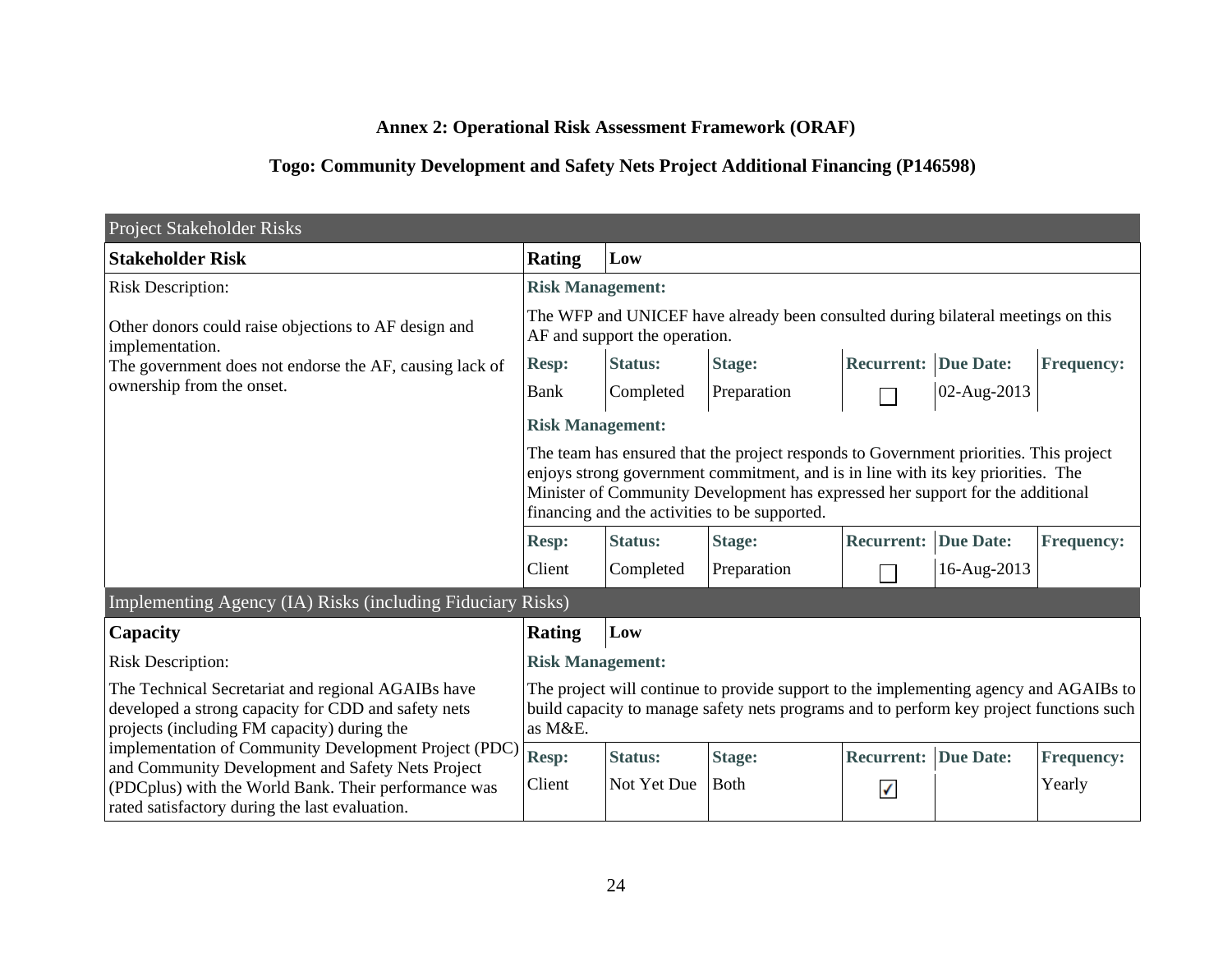### **Governance**

The implementing agency, the Technical Secretariat of the PDCplus, operates under the authority of the Ministry of Community Development, Handicraft, Youth, and Youth Employment. There is a clear delineation of responsibilities between the Ministry, Technical Secretariat, the NGO service providers, and the communities. There are, however, many Government actors implicated in the area of school feeding in addition to the Ministry of Community Development, including the Ministries in charge of Education, Social Action, Agriculture, Finance, and Plan.

# **Rating Moderate**

### Risk Description: **Risk Management:**

The Government should ensure strong coordination of the different actors involved in community development and safety nets to enhance the project's complementarity and synergies with the actions of other ministries and agencies.

| <b>Resp:</b> | <b>Status:</b> | Stage:       | <b>Recurrent: Due Date:</b> | <b>Frequency:</b> |
|--------------|----------------|--------------|-----------------------------|-------------------|
| Client       | In Progress    | <b>B</b> oth |                             | Monthly           |

### **Risk Management:**

Nine NGOs supervised implementation of the school feeding program in various areas of the country under the PDC. Despite generally good performance by these NGOs, all NGO contracts will be competitively re-bid to ensure that the best qualified NGOs are retained in each geographic area.

| <b>Resp:</b> | <b>Status:</b> | <b>Stage:</b> | <b>Recurrent: Due Date:</b> | <b>Frequency:</b> |
|--------------|----------------|---------------|-----------------------------|-------------------|
| Client       | In Progress    | ∣ Both        |                             |                   |

### **Risk Management:**

Beneficiary schools will be selected on the basis of a targeting formula taking into account food insecurity, poverty, and education statistics. This will protect the implementing agency from political pressures regarding selection of communities.

| <b>Resp:</b> | <b>Status:</b> | Stage:      | <b>Recurrent: Due Date:</b> | <b>Frequency:</b> |
|--------------|----------------|-------------|-----------------------------|-------------------|
| Client       | In Progress    | Preparation |                             |                   |

### **Risk Management:**

An independent evaluation of the delivery of school feeding, covering a representative sample of schools, will be undertaken in addition to the annual audits of the program to verify compliance with program guidelines.

| <b>Resp:</b> | <b>Status:</b> | Stage:                     | <b>Recurrent: Due Date:</b> |             | <b>Frequency:</b> |
|--------------|----------------|----------------------------|-----------------------------|-------------|-------------------|
| Client       |                | Not Yet Due Implementation |                             | 20-Mar-2015 |                   |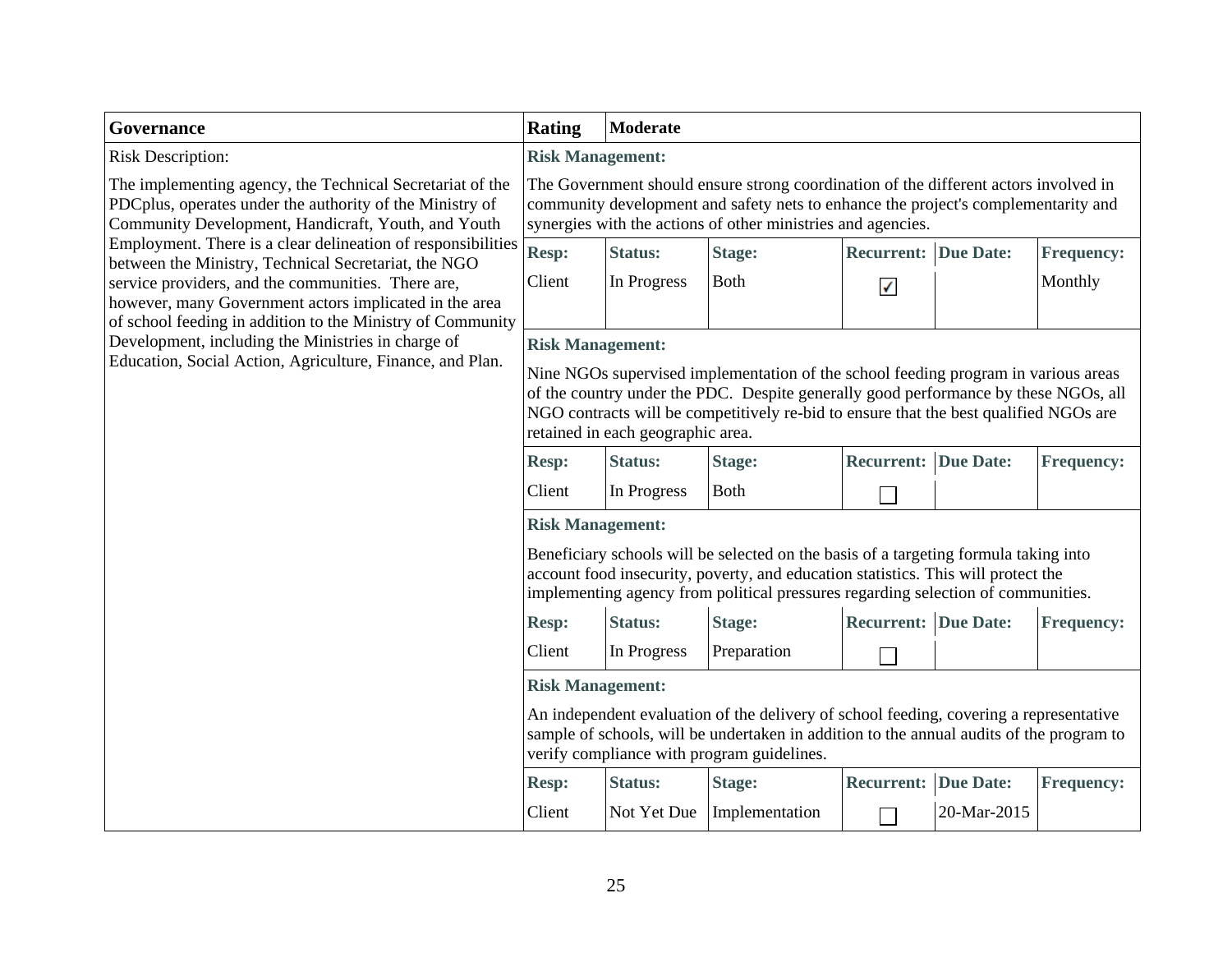| <b>Project Risks</b>                                                                                                                                                                                                                     |                                                                                                                                                                                                                                                                            |                 |                |                             |             |                   |
|------------------------------------------------------------------------------------------------------------------------------------------------------------------------------------------------------------------------------------------|----------------------------------------------------------------------------------------------------------------------------------------------------------------------------------------------------------------------------------------------------------------------------|-----------------|----------------|-----------------------------|-------------|-------------------|
| <b>Design</b>                                                                                                                                                                                                                            | <b>Rating</b>                                                                                                                                                                                                                                                              | Low             |                |                             |             |                   |
| <b>Risk Description:</b>                                                                                                                                                                                                                 | <b>Risk Management:</b>                                                                                                                                                                                                                                                    |                 |                |                             |             |                   |
| Design risk is low because the additional activities will<br>follow the well-tested implementation mechanisms of the<br>IDA-supported school feeding program under the PDC.                                                              | The project implementation manual will be updated as needed to reflect the addition of<br>the school feeding sub-component prior to the approval of the AF. The section on<br>school feeding will be borrowed largely from the PDC which also supported school<br>feeding. |                 |                |                             |             |                   |
|                                                                                                                                                                                                                                          | <b>Resp:</b>                                                                                                                                                                                                                                                               | <b>Status:</b>  | <b>Stage:</b>  | <b>Recurrent: Due Date:</b> |             | <b>Frequency:</b> |
|                                                                                                                                                                                                                                          | Client                                                                                                                                                                                                                                                                     | Not Yet Due     | Preparation    |                             | 15-Jan-2014 |                   |
| <b>Social and Environmental</b>                                                                                                                                                                                                          | <b>Rating</b>                                                                                                                                                                                                                                                              | Low             |                |                             |             |                   |
| <b>Risk Description:</b>                                                                                                                                                                                                                 | <b>Risk Management:</b>                                                                                                                                                                                                                                                    |                 |                |                             |             |                   |
| Overall the project is rated environmental category B to                                                                                                                                                                                 | The safeguards documents have been redisclosed.                                                                                                                                                                                                                            |                 |                |                             |             |                   |
| reflect the limited negative impact that it may have on the<br>environment compared to the benefits that it will provide.                                                                                                                | Resp:                                                                                                                                                                                                                                                                      | <b>Status:</b>  | Stage:         | <b>Recurrent: Due Date:</b> |             | <b>Frequency:</b> |
| The existing safeguards documents will also apply to the<br>activities supported by the additional financing.                                                                                                                            | Both                                                                                                                                                                                                                                                                       | Completed       | Preparation    |                             |             |                   |
| <b>Program and Donor</b>                                                                                                                                                                                                                 | <b>Rating</b>                                                                                                                                                                                                                                                              | <b>Moderate</b> |                |                             |             |                   |
| <b>Risk Description:</b>                                                                                                                                                                                                                 | <b>Risk Management:</b>                                                                                                                                                                                                                                                    |                 |                |                             |             |                   |
| Discussions between the Ministry of Finance, Ministry of<br>Community Development, the Bank, and the IMF about the<br>possibility of creating fiscal space for school feeding and<br>other social programs through the reduction of fuel | The new counterpart funds are a strong signal of the ownership of the program from the<br>Government. Delay in the availability of counterpart funds could delay program<br>implementation, but high level support for the project from Government makes this<br>unlikely. |                 |                |                             |             |                   |
| subsidies have been successful in mobilizing FCFA 1.75<br>billion (US\$3.6 million) in Government counterpart funds.                                                                                                                     | <b>Resp:</b>                                                                                                                                                                                                                                                               | <b>Status:</b>  | <b>Stage:</b>  | <b>Recurrent:</b>           | Due Date:   | <b>Frequency:</b> |
| The WFP is also planning to begin support for school                                                                                                                                                                                     | Client                                                                                                                                                                                                                                                                     | Not Yet Due     | Implementation |                             |             |                   |
| feeding.                                                                                                                                                                                                                                 |                                                                                                                                                                                                                                                                            |                 |                |                             |             |                   |
|                                                                                                                                                                                                                                          |                                                                                                                                                                                                                                                                            |                 |                |                             |             |                   |
|                                                                                                                                                                                                                                          |                                                                                                                                                                                                                                                                            |                 |                |                             |             |                   |
|                                                                                                                                                                                                                                          |                                                                                                                                                                                                                                                                            |                 |                |                             |             |                   |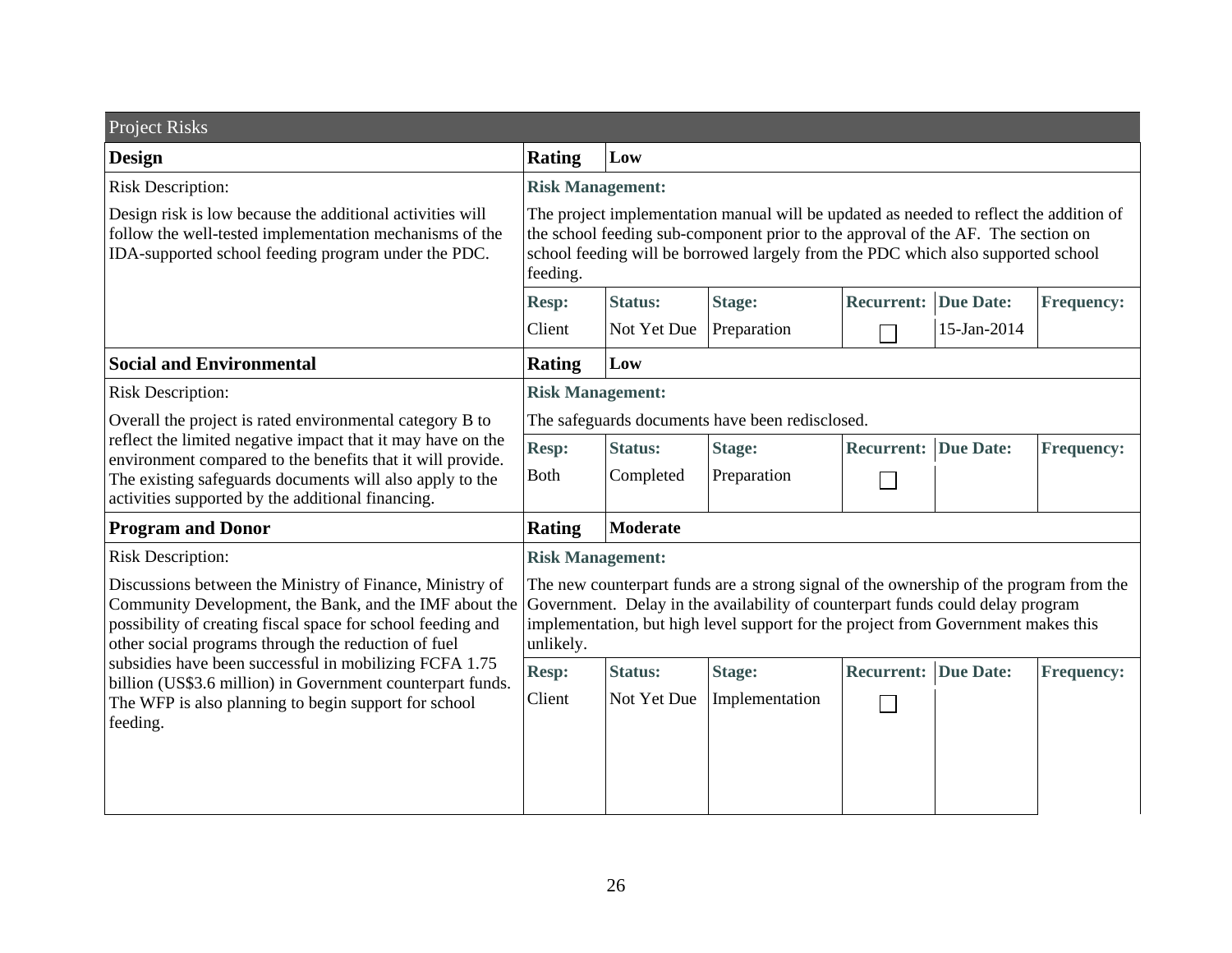| <b>Delivery Monitoring and Sustainability</b>                                                                                                                                                                                                                                                                                                                                                                                                                                                                                                                                                 | <b>Rating</b>                                                                                                                                                                                                                                                 | <b>Substantial</b> |               |                             |             |                   |  |
|-----------------------------------------------------------------------------------------------------------------------------------------------------------------------------------------------------------------------------------------------------------------------------------------------------------------------------------------------------------------------------------------------------------------------------------------------------------------------------------------------------------------------------------------------------------------------------------------------|---------------------------------------------------------------------------------------------------------------------------------------------------------------------------------------------------------------------------------------------------------------|--------------------|---------------|-----------------------------|-------------|-------------------|--|
| <b>Risk Description:</b>                                                                                                                                                                                                                                                                                                                                                                                                                                                                                                                                                                      | <b>Risk Management:</b>                                                                                                                                                                                                                                       |                    |               |                             |             |                   |  |
| Monitoring and evaluation is a challenge in many projects<br>and has been noted as the key area of improvement for the                                                                                                                                                                                                                                                                                                                                                                                                                                                                        | Provision of continuous support for continuing to improve the Technical Secretariat's<br>M&E capacity and performance.                                                                                                                                        |                    |               |                             |             |                   |  |
| implementing agency. As a result, a new computerized                                                                                                                                                                                                                                                                                                                                                                                                                                                                                                                                          | <b>Resp:</b>                                                                                                                                                                                                                                                  | <b>Status:</b>     | <b>Stage:</b> | <b>Recurrent: Due Date:</b> |             | <b>Frequency:</b> |  |
| monitoring system has recently been installed in the<br>implementing agency and staff have been trained in its use.                                                                                                                                                                                                                                                                                                                                                                                                                                                                           | <b>Bank</b>                                                                                                                                                                                                                                                   | In Progress        | <b>Both</b>   | ✓                           |             | Yearly            |  |
| A recent mission noted that the system is being updated                                                                                                                                                                                                                                                                                                                                                                                                                                                                                                                                       | <b>Risk Management:</b>                                                                                                                                                                                                                                       |                    |               |                             |             |                   |  |
| regularly and will continue to support the implementing<br>agency to continue progress in this area.<br>Sustainability is a point of emphasis as school feeding is a                                                                                                                                                                                                                                                                                                                                                                                                                          | Discussions are underway between the Ministry of Finance, Ministry of Community<br>Development, the Bank, and the IMF about the possibility of creating fiscal space for<br>school feeding and other social programs through the reduction of fuel subsidies. |                    |               |                             |             |                   |  |
| recurrent expenditure by nature and there is a need to                                                                                                                                                                                                                                                                                                                                                                                                                                                                                                                                        | <b>Resp:</b>                                                                                                                                                                                                                                                  | <b>Status:</b>     | <b>Stage:</b> | <b>Recurrent: Due Date:</b> |             | <b>Frequency:</b> |  |
| secure long-term financing from the Government's own<br>resources to provide the Bank with an exit strategy.                                                                                                                                                                                                                                                                                                                                                                                                                                                                                  | <b>Both</b>                                                                                                                                                                                                                                                   | In Progress        | Preparation   |                             | 06-Mar-2014 |                   |  |
| <b>Other (Optional)</b>                                                                                                                                                                                                                                                                                                                                                                                                                                                                                                                                                                       | Rating                                                                                                                                                                                                                                                        |                    |               |                             |             |                   |  |
| <b>Risk Description:</b>                                                                                                                                                                                                                                                                                                                                                                                                                                                                                                                                                                      | <b>Risk Management:</b>                                                                                                                                                                                                                                       |                    |               |                             |             |                   |  |
|                                                                                                                                                                                                                                                                                                                                                                                                                                                                                                                                                                                               | <b>Resp:</b>                                                                                                                                                                                                                                                  | <b>Status:</b>     | <b>Stage:</b> | <b>Recurrent: Due Date:</b> |             | <b>Frequency:</b> |  |
|                                                                                                                                                                                                                                                                                                                                                                                                                                                                                                                                                                                               |                                                                                                                                                                                                                                                               |                    |               |                             |             |                   |  |
| <b>Overall Risk</b>                                                                                                                                                                                                                                                                                                                                                                                                                                                                                                                                                                           |                                                                                                                                                                                                                                                               |                    |               |                             |             |                   |  |
| <b>Overall Implementation Risk:</b>                                                                                                                                                                                                                                                                                                                                                                                                                                                                                                                                                           | Rating                                                                                                                                                                                                                                                        | <b>Moderate</b>    |               |                             |             |                   |  |
| <b>Risk Description:</b>                                                                                                                                                                                                                                                                                                                                                                                                                                                                                                                                                                      |                                                                                                                                                                                                                                                               |                    |               |                             |             |                   |  |
| The level of implementation risk is attenuated by the satisfactory results produced by the same arrangements in the past. Staff in the implementing<br>agencies is familiar with Bank procedures and has shown reasonable technical competence. Still, substantial country level risks and significant risk<br>of fraud and corruption remain which will be mitigated at the project level by community participation and monitoring combined with technical and<br>financial audits. Given the risks described above, overall risk is rated moderate (the same level as the parent project). |                                                                                                                                                                                                                                                               |                    |               |                             |             |                   |  |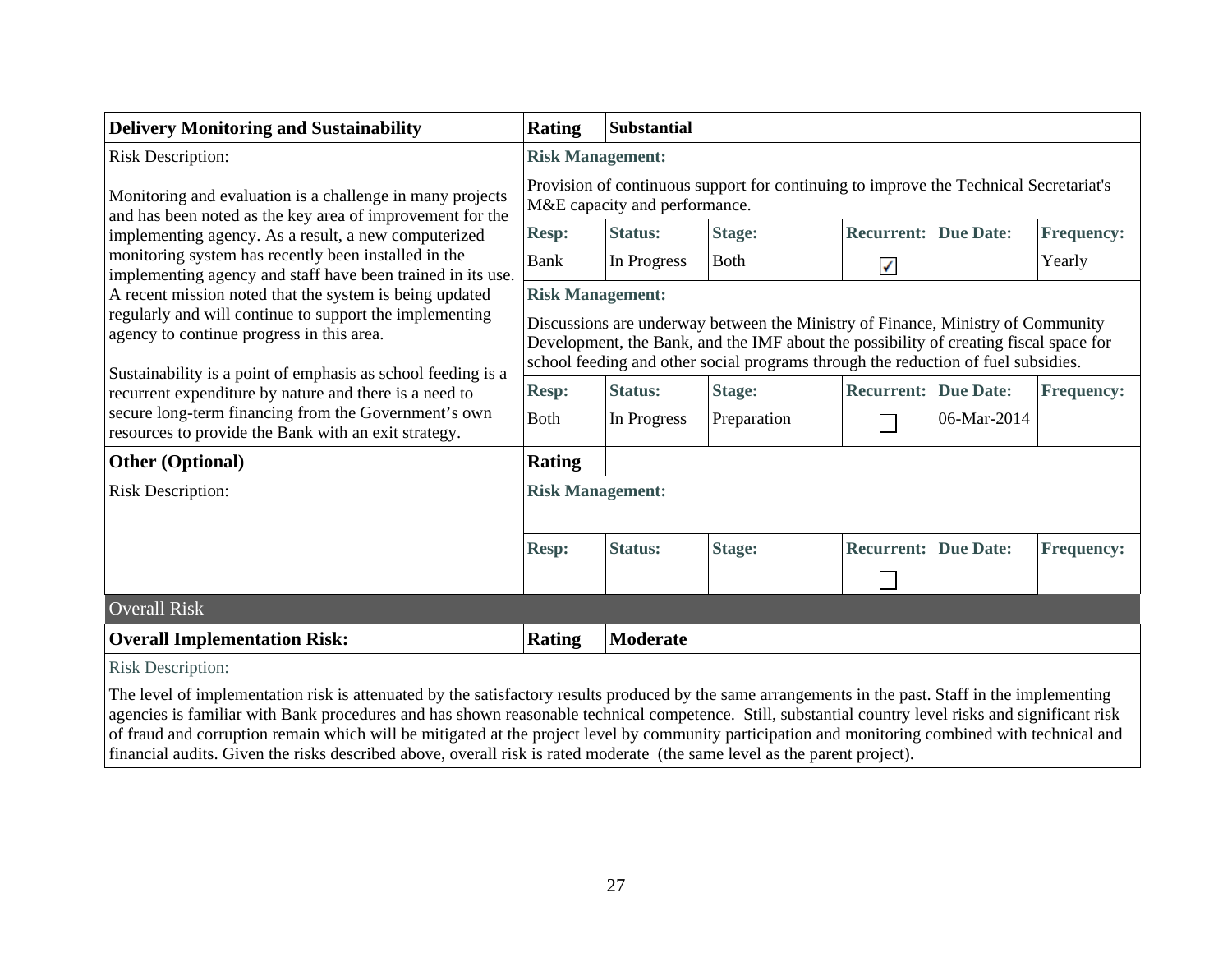### **Annex 3: Detailed Description of Project Activities**

#### **Component 1: Scaling up the sub-component on community infrastructure**

This component facilitates access of the rural population to improved health, education, water and sanitation and other socioeconomic infrastructures as well as IGAs. It uses a CDD approach, whereby beneficiaries themselves are in the driver's seat to select, plan and implement subprojects. The implementation of the sub-component will continue to follow the operational manual already established under the PDCplus. Under this approach, the Agencies to Support Community Development (AGAIBs) make sub-grants available to Community Development Committees (Comités Villageois de Développement or CVD) to finance basic infrastructure subprojects from a menu of eligible sub-projects consisting of the following: a) primary schools, literacy centers, and social centers; b) health infrastructure such as primary care centers or community pharmacies; c) water points and water retention infrastructure; d) rehabilitation of secondary roads and construction or rehabilitation of road infrastructure; e) other small community infrastructures such as market stalls and abattoirs; and f) accompanying support to ensure operability and quality of service for the infrastructure mentioned above, for example, to ensure access to education equipment (chairs, desks, etc) and health equipment and supplies.

To train communities during the whole subproject cycle, the AGAIBs have typically recruited intermediaries (primarily NGOs, but also individuals), selected on a competitive basis, paying them 10 percent of the subproject cost. By its end, the project is expected to transition away from primarily using NGOs to use of a cascading training of trainers approach that has been successfully used in the Togo Education and Institutional Strengthening Project (*Projet Education et Renforcement Institutionnel* or PERI). This approach is expected to result in greater capacity building at the community level in the skills required for community mobilization and project management, including financial management, procurement, and monitoring and evaluation, thereby enhancing sustainability.

The sub-projects will continue to be limited to a maximum cost of US\$60,000 each, with an average of US\$35,000 per sub-grant. Beneficiaries will contribute with an additional 5 percent (in cash or kind). Accordingly, in addition to the target of 170 sub-projects under the original financing, the additional financing will aim to support another 150 projects, for a total of 320 community infrastructure sub-projects.

**Targeting approach**. Thanks to the availability of new and more detailed poverty data, the PDCplus has enhanced the targeting approach previously used under the PDC by making it more precise. Also, given the huge backlog of requests already received by the AGAIBs, it is crucial that the project utilizes a targeting mechanism that is perceived as fair and limits the scope for interference. Beneficiary communities will be selected through geographic targeting done at two levels: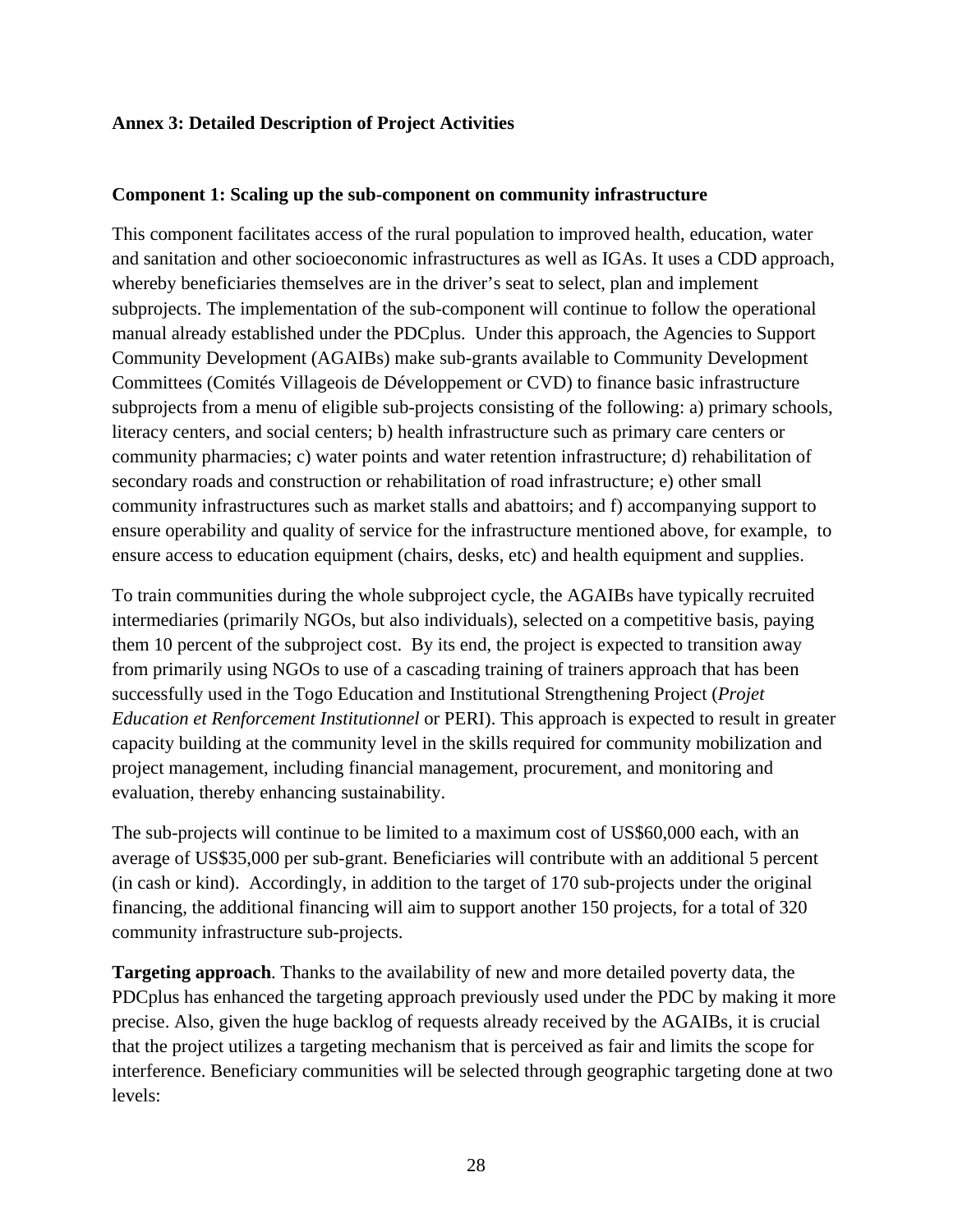(a) Regional allocation of funds: resources to finance subprojects will be distributed to the five regions of Togo according to criteria based on population size and poverty levels. A new household survey (2011) and a new census (2010) have informed a new poverty profile for the country, which includes estimates of the relative contribution of each region to national poverty.

(b) Identification of poorest communities inside regions: the new data available will also make it possible to develop a national poverty map with reliable estimates down to the canton level. Based on the poverty map, therefore, some priority areas of interventions will be identified, corresponding to the poorest cantons inside each region. Only communities in those cantons will be eligible to submit a proposal and obtain financing.

**Subproject cycle**. Community subprojects will be implemented by poor rural communities with the support of the AGAIBs. The first step will be to help communities strengthen their CVD, ensuring that women are included in it and that it is reasonably representative of the community. The CVD will:

- be supported throughout the subproject cycle by the AGAIB and, if necessary, by the grassroots management trainers, NGO or other intermediary recruited by the AGAIB;

- identify community needs and priorities through a participatory approach involving the whole community;

- prepare and submit to the AGAIB a request for financing subprojects;

- open a bank account;

- select a construction firm, supplier or service provider using community-based procurement procedures;

- sign a subproject grant agreement with the respective AGAIB and a contract with a construction firm, supplier or service provider;

- mobilize the required community participation, in cash or kind, equivalent to 5 percent of subproject financing to be provided by the AGAIB;

- supervise the implementation of works and disburse payments in tranches (40 percent, 50 percent and 10 percent), according to physical progress of works;

- sign off at subproject completion and sign a handover agreement with both the AGAIB and the contractor; and

- prepare and implement an operation and maintenance plan of the subproject.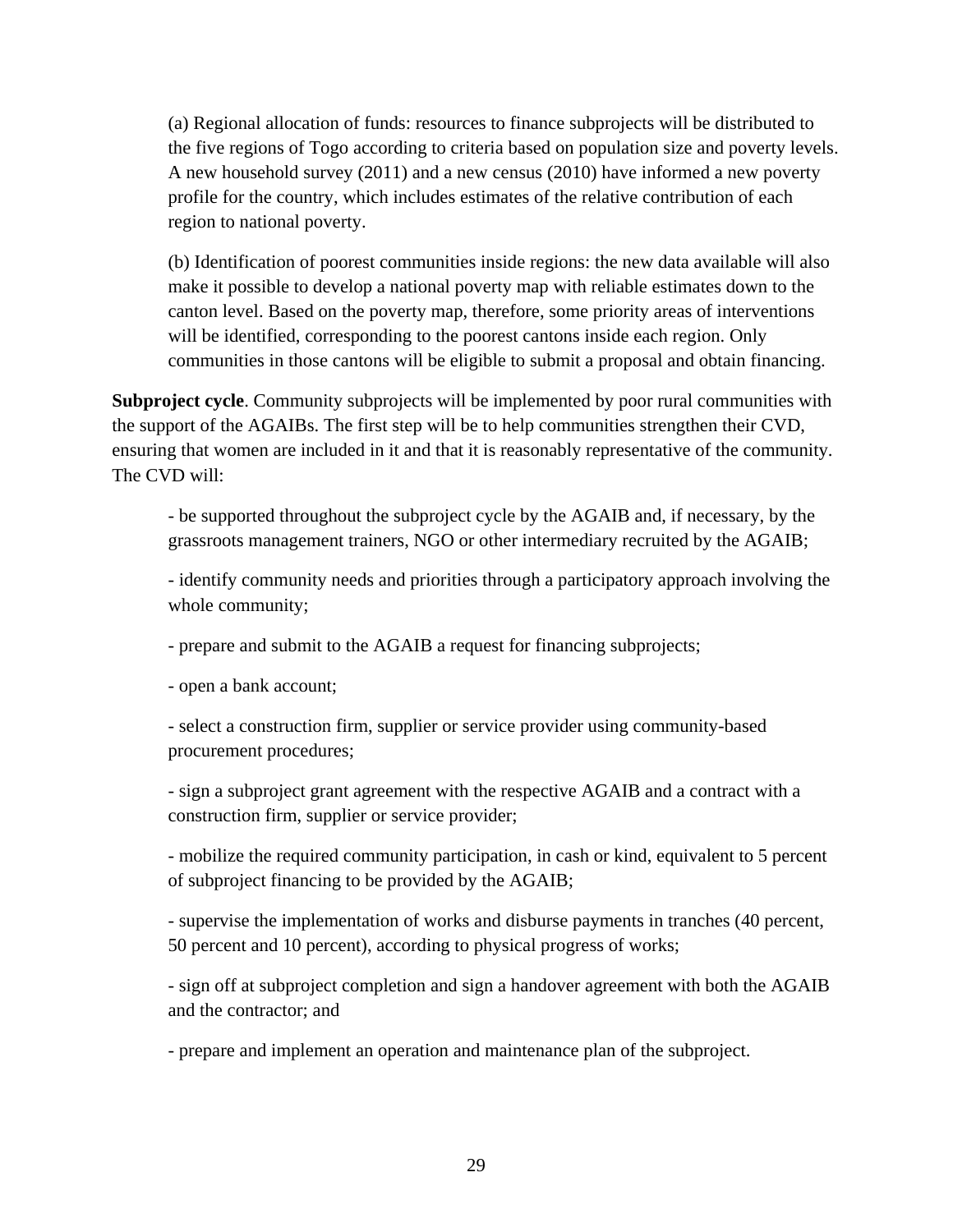### **Component 2: Additional Sub-component to support the School Feeding program**

Component 2 contained two sub-components under the original project: sub-component 2.1 supporting labor intensive public works and sub-component 2.2 supporting a pilot cash transfer program. The additional financing will add a third sub-component to support school feeding programs for an estimated 35,000 students in targeted schools for the 2013-2014 and 2014-2015 school years**.** 

**Implementation Arrangements**. The new sub-component 2.3 for school feeding will follow the procedures set forth in the operational manual for the PDC. The manual for the PDCplus will be updated subject to the no objection of the Bank to include these procedures and update them as required. The approach of the school feeding program is based on the existing system of village women who will prepare and distribute meals via the Parents-Teachers Association (PTA) and the support of well trained and experienced local NGOs. This system is well-tested and reasonably efficient, is far less expensive than building and running formal canteens, and generates additional income that remains in the community. At central level, a Steering Committee chaired by the Ministry of Primary Education will oversee the implementation of this Sub-component and provide overall strategic direction. The Technical Secretariat (TS) of the PDCplus will retain overall implementation responsibility. The TS selects and recruits NGOs that are responsible for organizing and implementing school feeding in beneficiary schools. Support from NGOs is both technical and financial, as they deliver subsidies to the existing informal system of village women.

**Supervision and support at the school level**. The local Parents-Teachers Association (PTA) will help ensure that the program is adequately and transparently managed and implemented at the school level. The PTAs will distribute the vouchers to the children before each lunch. The PTAs will also monitor meal quality and quantity. PTAs in Togo are strong and well-established, and are organized in regional associations and a national association. Because of the protracted institutional and governance crisis, PTAs have played a major role in organizing, financing and staffing schools, mostly on a voluntary basis.

Each morning, the school director will know the exact number of children attending classes that day and through members of the PTA it will inform the village women on how many meals will need to be preparing on that day. The women will then buy food, water and firewood and prepare the meals on time for the 12:00 noon lunch break. Food is usually bought by women on a weekly or biweekly basis with a proximate number of students in mind and the majority of food (rice, oil, tomatoes cans, etc.) can be stocked for several days. Women will buy fresh food, daily according to the exact number of students at schools. They will then serve the meals to pupils using a standard bowl. Usually at the end of the week, the village women will present the number of total meals they have prepared and will be paid a fix amount of FCFA 165 by meal per day. The value of this reimbursement will be the same in all participating communities and during the entire school year. Once the school feeding system has been organized (e.g., village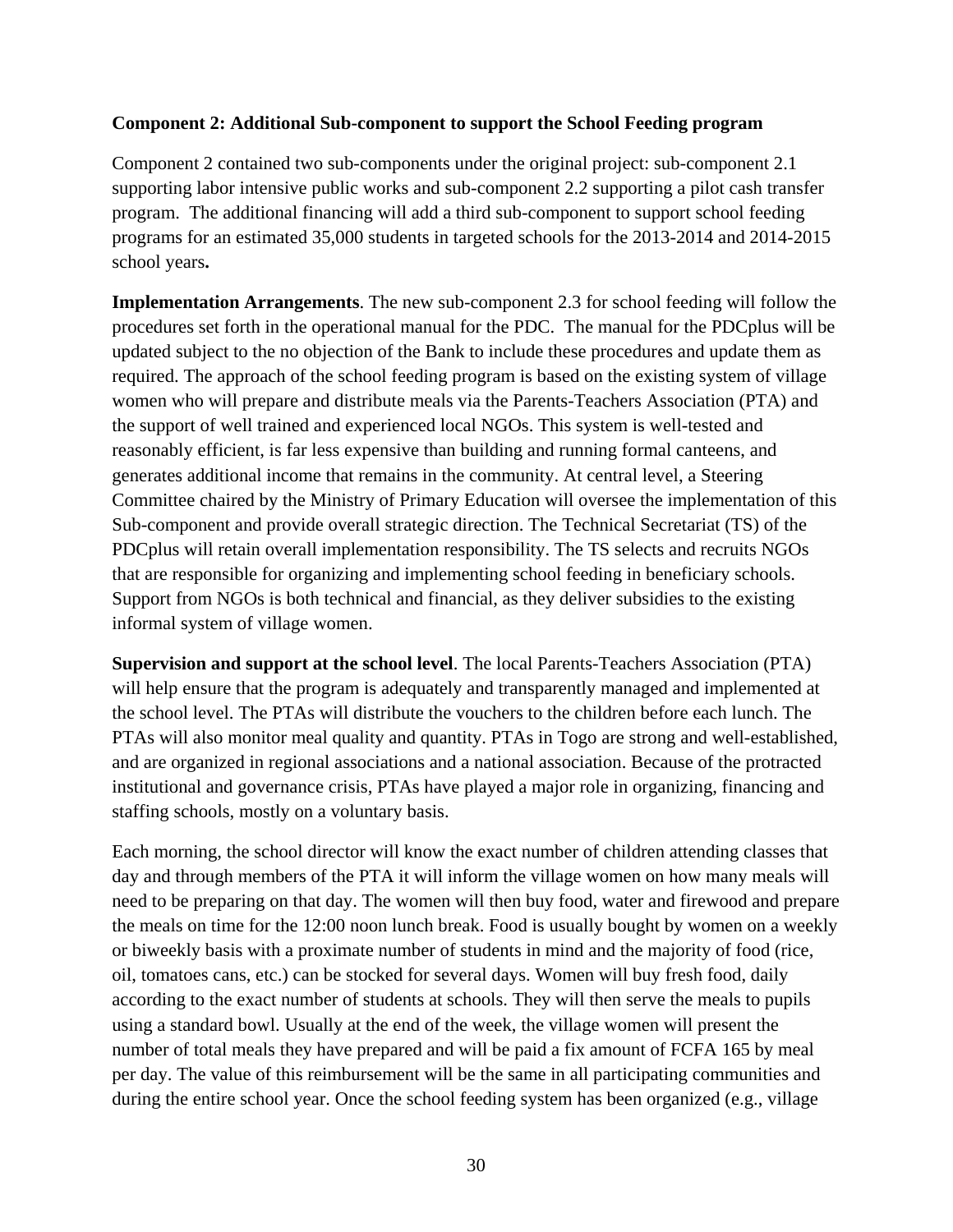women and PTAs trained, responsibilities clearly identified), the TS will transfer enough funds to the NGOs to cover three months' worth of payments for the schools under their responsibility. Funds will be replenished on the basis of implementation reports prepared by the NGOs and countersigned by PTAs and school representatives. This report will be based on the supervision visits made by the NGOs. Every three months, the Technical Secretariat will carry out a supervision mission to spot-check the implementation of the program.

**Administrative costs**. Efforts have been made to keep the fees collected by regional level NGOs at a reasonable level, and to cap at 8 percent the profit allowed by the project in order to maintain good quality and quantity of food served. Strengthening monitoring tasks, reinforcing the role and capacity of PTA, setting an explicit ceiling for profit and encouraging the women to spend more resources in good quality meals are among the measures to reduce costs associated with meals preparation. Women will also be encouraged to keep a simplified account sheet tracking their weekly expenses on food.

**Nutritional quality and hygiene**. Meals served at school provide an adequate caloric intake for children, but they lack vitamins. During the expansion phase of the project all efforts will be made to add a fruit to the menu. Systematic hand washing will take place before eating.

**Targeting**. The school feeding Sub-component will continue to target schools in poor and remote areas of the country, and the project will use poverty-based targeting criteria to identify new villages. The availability of a new nationwide poverty map at the canton level will enable improved poverty targeting of beneficiary schools.

In order to identify the impact of the school feeding program on the beneficiary schools, a preliminary group of schools two times larger than the number of schools to be supported will be identified using the poverty map. The selection of beneficiary schools from this preliminary group will be done on a random basis. The randomized selection of the beneficiary schools will allow for the creation of a control and a treatment group which will be used at the end of the project to identify the impact on beneficiary schools from the program.

**Impact evaluation.** With this proposed AF, the PDCplus offers a unique opportunity to rigorously measure and compare the impact of two different social protection interventions, school feeding and cash transfers, as well as examine their interactions. The study will take place in the Kara and Savanes regions where the cash transfers pilot is set to be evaluated through a village-level randomized controlled trial in partnership with UNICEF. The implementation of the school feeding program will follow a cross-randomization design that will allow measuring its impact with the existing evaluation apparatus, thereby ensuring strict comparability of impacts and cost-effectiveness across both interventions. But it will also allow examining complementarity between the two programs in terms of nutritional and educational outcomes.

In the other regions, the selection of beneficiary schools will be made through a random process within a pool of targeted schools. A preliminary group of schools two times larger than the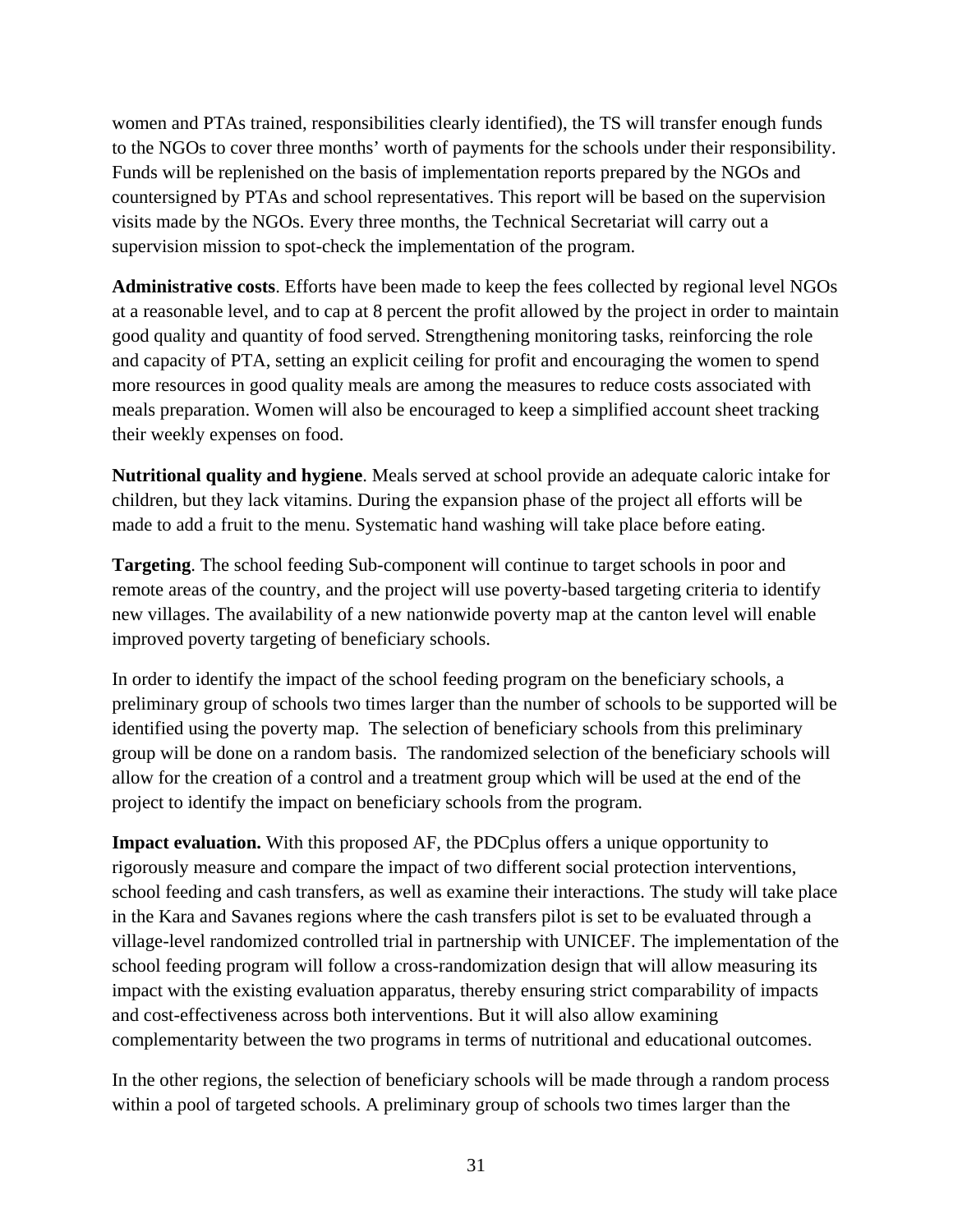number of schools to be supported will be identified using the poverty map. The selection of beneficiary schools from this preliminary group will be done on a random basis. The randomized selection of the beneficiary schools will allow for the creation of a control and a treatment group which will be used at the end of the project to identify the impact on beneficiary schools from the program. The analysis may then be carried out based on administrative data or through a full-fledged data collection process for which external partnerships and resources would need to be mobilized.

### **Component 3: Management and Operating Costs**

To support administrative costs of the Technical Secretariat of the PDCplus related to the scale up, an additional \$1.8 million will be allocated to Component 3 (Management and Operating Costs). The activities under component 3 will continue to follow those described in the operational manual of the project.